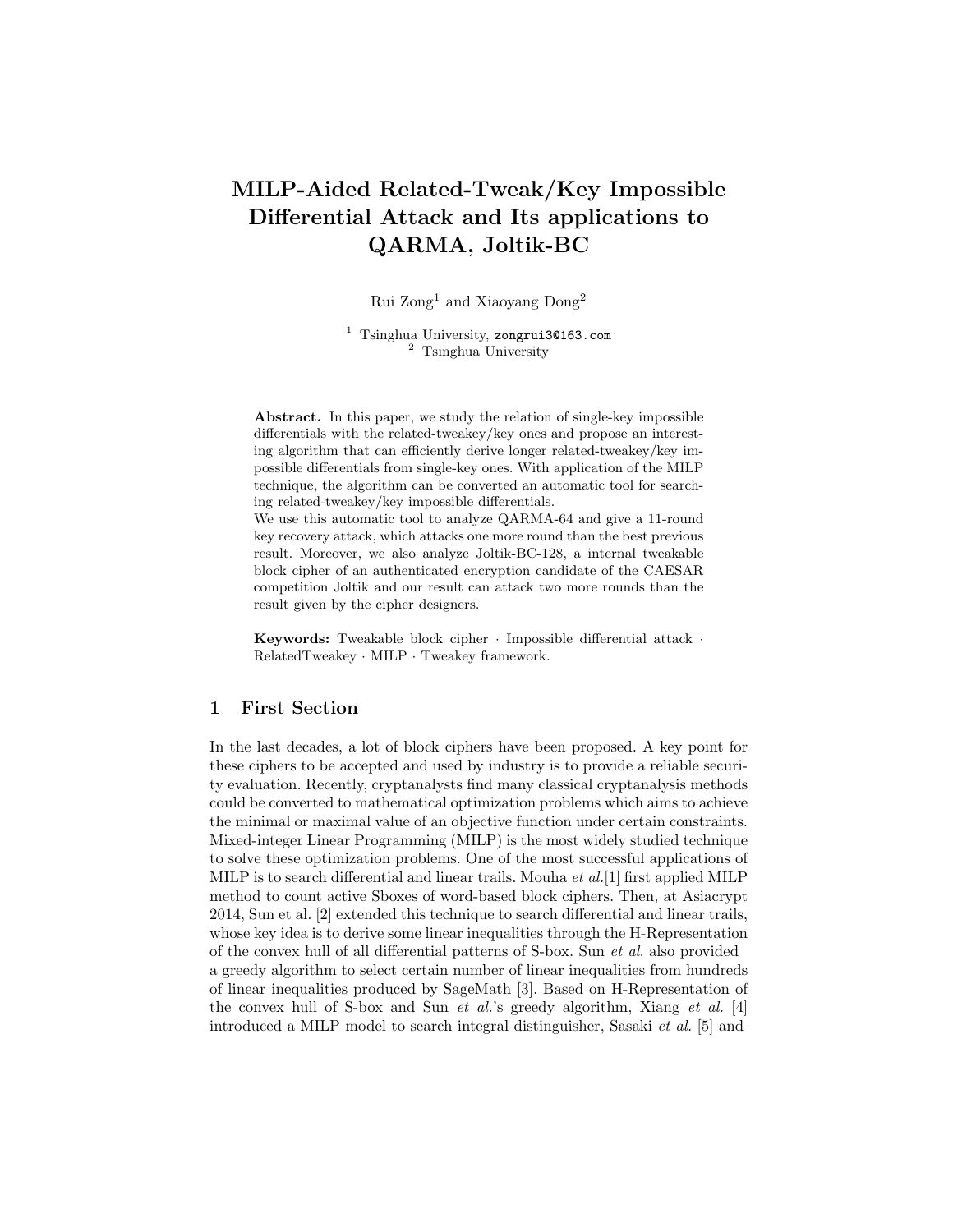Cui et al. [6] gave the MILP-based impossible differential search model independently. There are many more MILP-based tools proposed recently, such as MILP-based differential/linear search model for ARX ciphers [7], MILP-based conditional cube attacks [8, 9] on Keccak [10], etc. Since MILP-based automated evaluation tools could help evaluating various complicated designs in short term, it is being explored intensively by worldwide researchers. In the aspect of searching impossible differential, Sasaki et al. [5]'s MILP model could not cover the search of related-tweakey/key impossible differential. Cui emphet al. [6] studied a special case of related-key impossible differential of LBlock. However, it is not a general model and could not be applied to other ciphers trivially. In all, to find the related-tweakey/key impossible differentials using MILP-based method is still an open problem.

Our Contributions: We propose an interesting method that can derive longer related-tweakey/key impossible differentials from single-key ones. The method is heavily reliant on the key schedule. By using the MILP technique, we convert this method to be three MILP modeling process and make it into an automatic tool for searching related-tweakey/key impossible differentials.

We successfully apply this tool to QARMA-64 and Joltik-BC-128 and give the best analysis results of both these two block ciphers.

# 2 MILP Model to Search Related-Key Impossible Differential

In 2014 [11], the TWEAKEY framework with goal to unify the design of tweakable block ciphers and of block ciphers resistant to related-key attacks was proposed. Since then, many proposals, for example, Deoxys-BC, Joltik-BC, SKIN-NY and QARMA [12], have followed the TWEAKEY framework and thus take a unified tweakey input instead of a pair key/tweak. For these proposals, the related-key setting is more risky. There are two reasons:

- 1. One original feature of a tweakable block cipher is that the extra cost of making a block cipher "tweakable" is small. To satisfy this requirement, many tweakable block ciphers adopt a very simple (fully linearity) tweakey schedule. The attacker can utilize the tweakey schedule to mount a relatedkey attack efficiently;
- 2. What's more, the tweak part can be public, thus it can be totally controlled by the attacker. Obtaining a specific tweakey differential is more easier, for example, we can just get all nonzero difference from the the tweak part and set the difference of the key part to zero.

Considering the popular future that more tweakable block ciphers will adopt the TWEAKEY framework, the related-tweakey analysis result will be a significant evaluation criteria for these ciphers.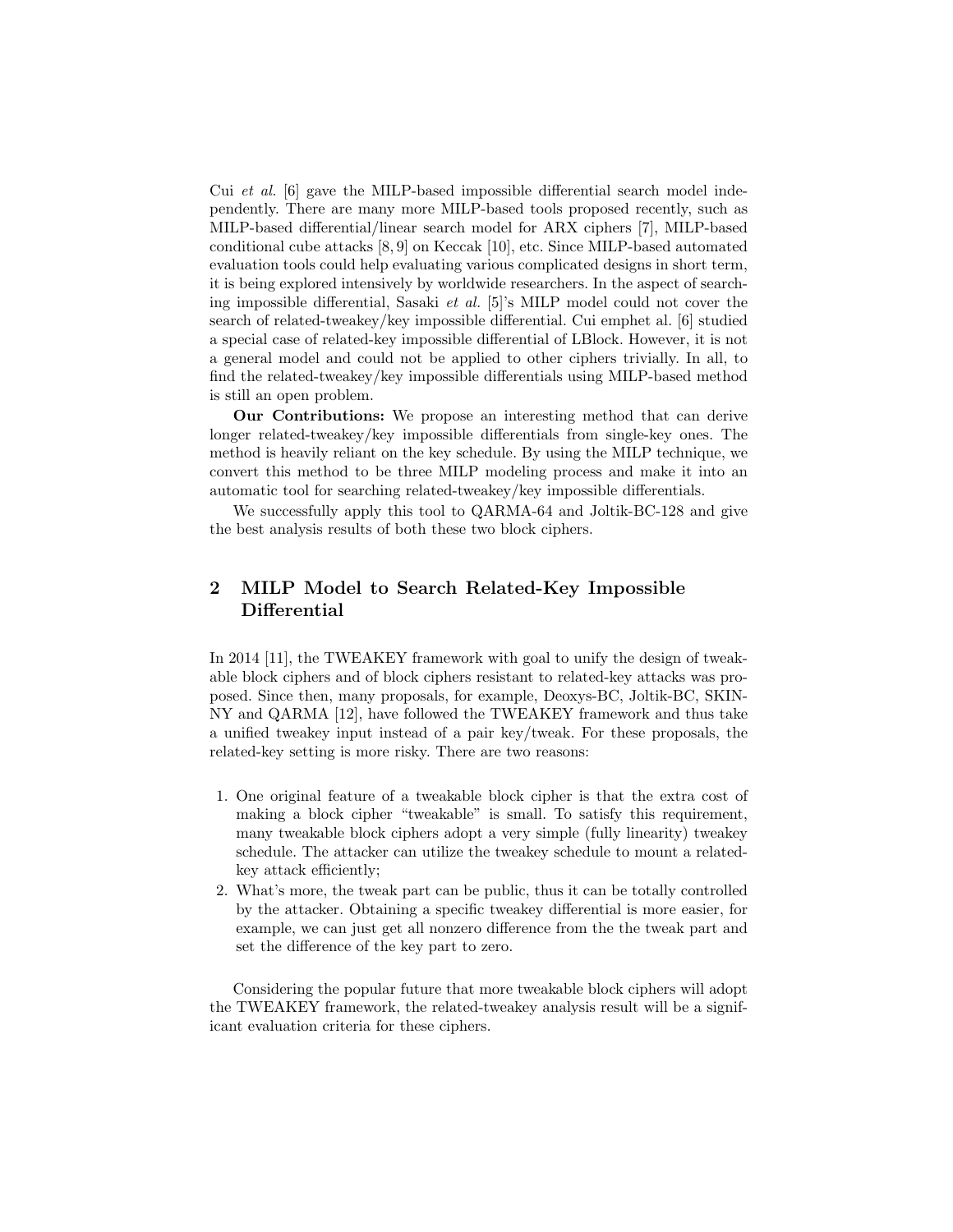This section introduces a method that can automatically derive longer relatedkey<sup>3</sup> impossible differentials from single-key impossible differentials. General idea of this method is that by importing tweak/key differences that are equal to the input and output difference of the original single-key impossible differential, check whether the tweak/key differential and the related-key impossible differential still holds. In order to describe this idea more concretely, we introduce the following notations, as shown in Fig. 1:

- $n$  the block size of the block cipher, in this paper we assume the bit length of the round tweak/key is also  $n$ ;
- $\Delta_i$  the input difference (before key addition) of the *i*-th round cipher;
- $\Delta_i'$ the input difference (after key addition) of the  $i$ -th round cipher;
- $\Delta k_i$  the difference of the *i*-th round key or tweak  $k_i$ , in Tweakable Block cipher, it is the Tweakey.

Fig. 1 shows a framework to construct a new related tweak/key impossible differential from a r-round single-key impossible differential. We summarise the procedures in Algorithm 1.



Fig. 1. Framework of Our Work

In Algorithm 1, there are three MILP models to be solved, i.e.  $\mathcal{M}_1$ ,  $\mathcal{M}_2$  and  $\mathcal{M}_3$ .

- In step 1-6, we follow the ideas to find single-key impossible differential from Sasaki et al. [5] and Cui et al. [13]. If  $\mathcal{M}_1$  is infeasible, an r-round single-key impossible differential is found with input and output differences  $(\Delta_i' = \Delta x,$  $\Delta_{i+r} = \Delta y$ .
- In step 7-9, a MILP model  $\mathcal{M}_2$  is constructed to test whether the r'-round tweak/key differential of the cipher's key schedule is valid with  $\Delta k_i = \Delta x$ and  $\Delta k_{i+r} = \Delta y$ . We are going to use the tweak/key differences to introduce the input and output differences of the r-round cipher. If  $\mathcal{M}_2$  is feasible, that means there is no contradiction in the tweak/key differential of the  $r'$ round key/tweak Schedule. If  $\mathcal{M}_2$  is infeasible, that means there is not any tweak/key pair that satisfy  $\Delta k_i = \Delta x$  and  $\Delta k_{i+r} = \Delta y$ .

For linear tweakey schedule, such as Joltik-BC, Deoxys-BC, QARMA, given  $\Delta x$  and  $\Delta y$ :

<sup>3</sup> We use "related-key" and "related-tweakey" equivalently as the method can be applied to both block ciphers and tweakable block ciphers.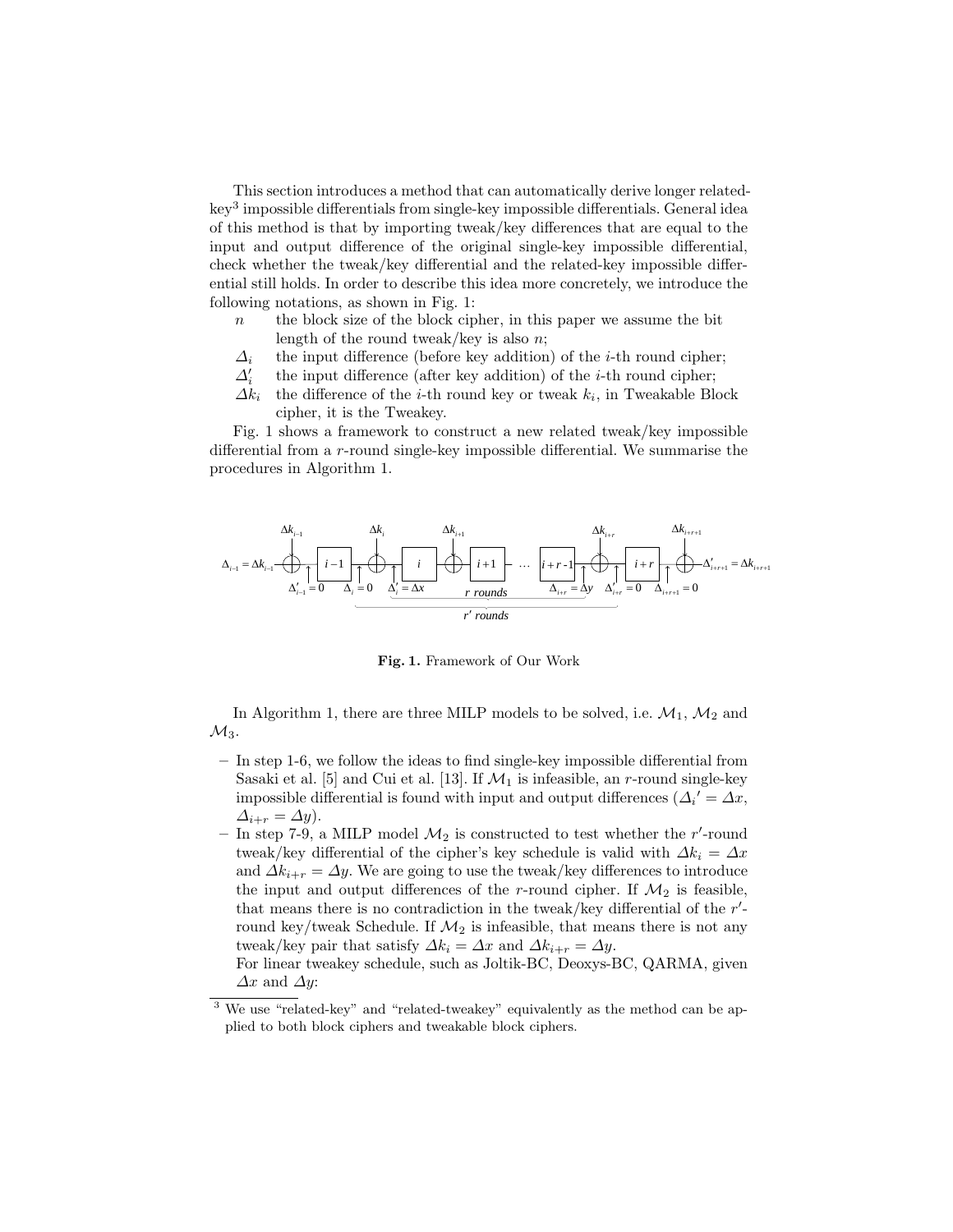|    | Algorithm 1: Related-key impossible differential searching algorithm<br>based on MILP technique                                                     |
|----|-----------------------------------------------------------------------------------------------------------------------------------------------------|
|    | <b>Input:</b> Block cipher $\mathcal{E}$ , <i>i</i> and <i>r</i>                                                                                    |
|    | <b>Output:</b> Related-tweak/key impossible differential                                                                                            |
|    | <b>1 for</b> All differences $\Delta x$ do                                                                                                          |
| 2  | for All differences $\Delta y$ do                                                                                                                   |
| 3  | Construct MILP model $\mathcal{M}_1$ describing the differential behaviour of the                                                                   |
|    | $r$ -round cipher shown in Fig. 1 in the single-key setting;                                                                                        |
| 4  | Add constraints to $\mathcal{M}_1$ by setting $\Delta_i' = \Delta x$ and $\Delta_{i+r} = \Delta y$ ;                                                |
| 5  | if $\mathcal{M}_1$ is infeasible then                                                                                                               |
| 6  | //An r-round single-key impossible differential obtained $[5, 13]$ ;                                                                                |
| 7  | Construct MILP model $\mathcal{M}_2$ describing the differential behaviour of                                                                       |
|    | the $r'$ -round tweak/key schedule;                                                                                                                 |
| 8  | Add constraints to $\mathcal{M}_2$ by setting $\Delta k_i = \Delta x$ and $\Delta k_{i+r} = \Delta y$ ;                                             |
| 9  | if $\mathcal{M}_2$ is feasible then                                                                                                                 |
| 10 | Construct MILP model $\mathcal{M}_3$ describing the related-tweak/key                                                                               |
|    | differential behaviour of $r'$ -round cipher;                                                                                                       |
| 11 | Add constraints to $\mathcal{M}_3$ by setting $\Delta k_i = \Delta x$ and $\Delta k_{i+r} = \Delta y$ ,                                             |
|    | setting $\Delta_i' = \Delta x$ and $\Delta_{i+r} = \Delta y$ ;<br>if $\mathcal{M}_3$ is infeasible then                                             |
| 12 |                                                                                                                                                     |
| 13 | Compute $\Delta k_{i-1}$ and $\Delta k_{i+r+1}$ from the tweak/key schedule<br>by setting $\Delta k_i = \Delta x$ and $\Delta k_{i+r} = \Delta y$ ; |
| 14 | if $\Delta k_{i-1} \neq 0$ and $\Delta k_{i+r+1} \neq 0$ then                                                                                       |
| 15 | Return $(r + 2)$ -round related tweak/key impossible                                                                                                |
|    | differential with input and output differences                                                                                                      |
|    | $(\Delta_{i-1} = \Delta k_{i-1}, \Delta'_{i+r+1} = \Delta k_{i+r+1})$                                                                               |
| 16 | else                                                                                                                                                |
| 17 | If $\Delta k_{i-1} = 0$ , continue to compute $\Delta k_{i-2}$ , and if                                                                             |
|    | $\Delta k_{i-2} \neq 0$ , return $(r+3)$ -round impossible differential                                                                             |
|    | $(\Delta_{i-2} = \Delta k_{i-2}, \Delta'_{i+r+1} = \Delta k_{i+r+1});$                                                                              |
| 18 | .                                                                                                                                                   |
|    |                                                                                                                                                     |
|    |                                                                                                                                                     |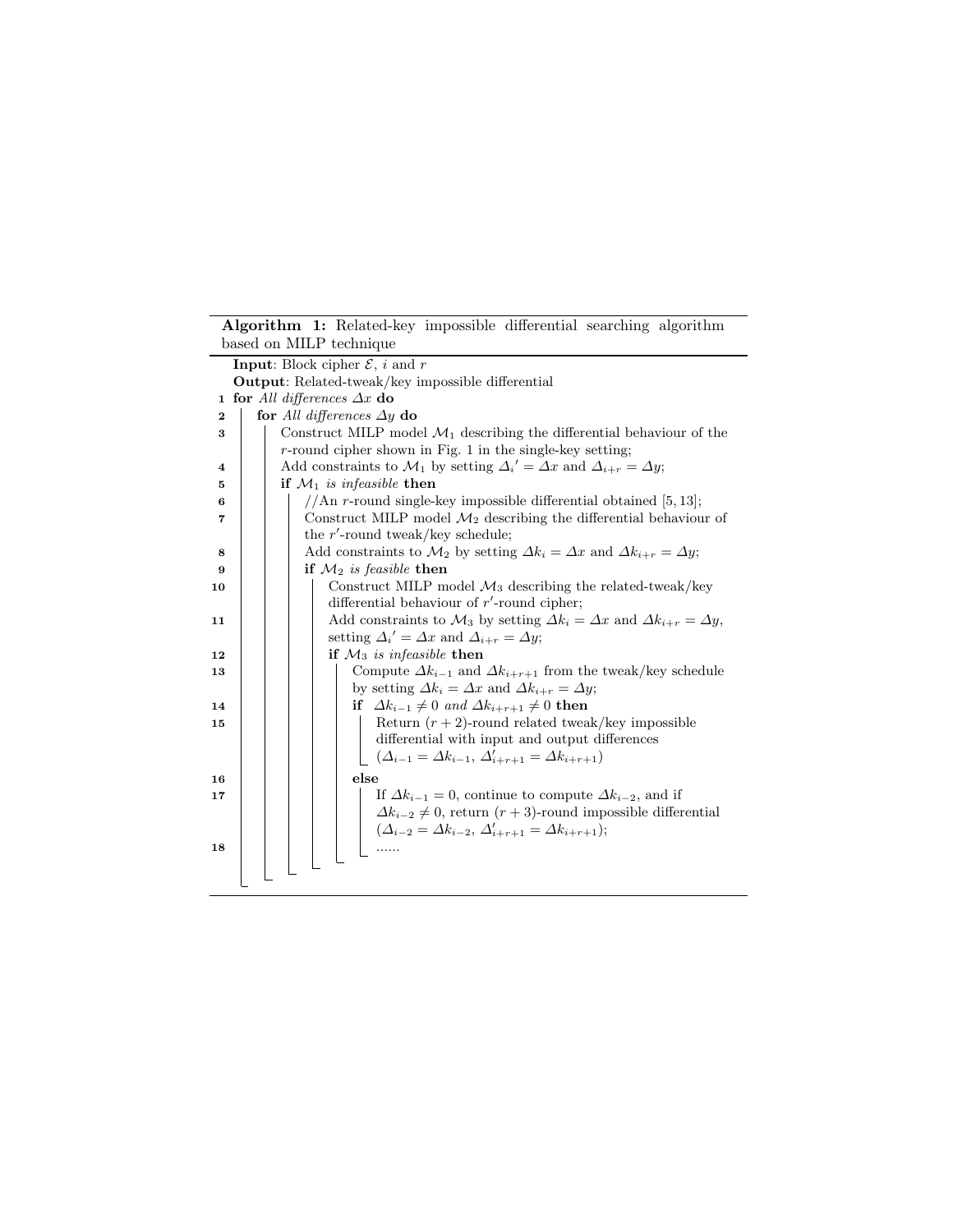- If the tweakey size is n (equals to the block size), one of the two conditions  $\Delta k_i = \Delta x$  and  $\Delta k_{i+r} = \Delta y$  is satisfied, thus we could only extend the trail in one direction, and  $r + 1$ -round related-tweakey impossible differential is expected to find.
- If the tweakey size is  $2n$ , it is expected that there is only one tweakey differential characteristic, whose probability is 1, that satisfy  $\Delta k_i = \Delta x$ and  $\Delta k_{i+r} = \Delta y$  on average. Thus an  $r + 2$ -round related-tweakey impossible differential is expected to find.
- If the tweakey size is 3n, not only the two conditions  $\Delta k_i = \Delta x$  and  $\Delta k_{i+r} = \Delta y$  could be satisfied, but also one of  $\Delta k_{i-1} = 0$  and  $\Delta k_{i+r+1} =$ 0 conditions could be satisfied in step 17. Thus we could extend one more round to get an  $r + 3$ -round related-tweakey impossible differential.

For nonlinear tweakey schedules, we have more freedom. Since an input key difference of an S-boxes will get many more possible output differences, that means if we fixed the above two constrains in the input and output sides, there will be a key differential characteristic on average with certain probability smaller than 1. And  $\mathcal{M}_2$  will output the feasible solution. However, it is more like a weak-key setting, that the valid keys must belongs to a given very small subset of the full key space. Thus for nonlinear tweakey schedules, our algorithm still work, but the distinguisher will be weaker.

- In step 10-13,  $\mathcal{M}_3$  is constructed and solved.
	- If  $\mathcal{M}_3$  is feasible, that means the added tweak/key differences to the r-round single-key differential model  $\mathcal{M}_2$  makes it feasible. Thus the r'round related tweak/key differential is possible. item If  $\mathcal{M}_3$  is infeasible, we get a  $r'$ -round related tweak/key impossible differential.
- In step 14-18, we extend the  $r'$ -round related tweak/key impossible differential to  $r + 2$  rounds or more.

# 3 The Application to QARMA Block Cipher

QARMA is a lightweight tweakable block cipher recently accepted by FSE 2017 which has been used by the ARMv8 architecture to support a software protection feature. It contains two versions: QARMA-64 and QARMA-128. In this paper, we focus on QARMA-64, for more information, we refer to [14].

## 3.1 The Tweakable Block Cipher QARMA-64

QARMA-64 is a SPN structure with 14 rounds and the central construction (tworound functions and a *Pseudo-Reflector* construction). The encryption process can be seen as a sequence of operations on the 64-bit internal state together with a tweak and the key. Internal state size of QARMA-64 can be represented as sixteen 4-bit cells, which are indexed in big endian order, while the bits in a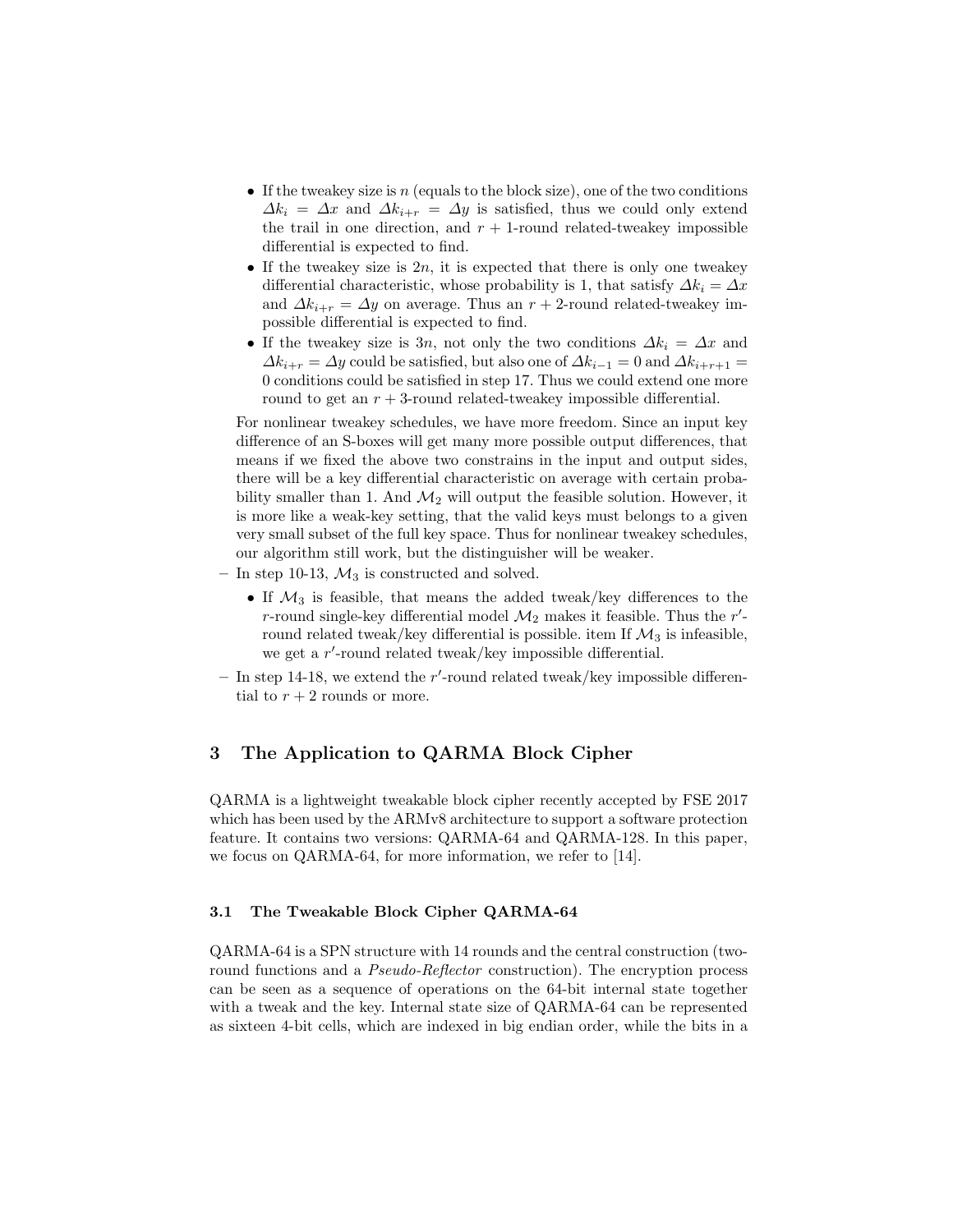cell are ordered in little endian order,  $e.g.,$  a plaintext  $P$  can be expressed as:

$$
P = p^{0} \|p^{1}\|p^{2}\| \cdots \|p^{15}\n =\n \begin{pmatrix}\n p^{0} & p^{1} & p^{2} & p^{3} \\
 p^{4} & p^{5} & p^{6} & p^{7} \\
 p^{8} & p^{9} & p^{10} & p^{11} \\
 p^{12} & p^{13} & p^{14} & p^{15}\n \end{pmatrix}\n \tag{1}
$$

The forward round function  ${\cal F}$  includes 4 operations:

**KeyAddition(K)**: The  $i^{th}$  64-bit round key  $K_i$  is XORed to the state S with the round tweak  $T_i$  and round constant  $c_i$ .

 $\mathbf{ShuffleCell}(\tau)$ : This operation is a simple cell permutation, i.e.,

$$
S^{0,1,2,3,4,5,6,7,8,9,10,11,12,13,14,15} \to S^{0,11,6,13,10,1,12,7,5,14,3,8,15,4,9,2}.\tag{2}
$$

|  | ▊▖▊▕▊ <u>▖▊▕</u> ▊▖▊▕▊▖▊▏▊▖▊▕▊▖▊▏▊▖▊▕                            |  |  |  |
|--|------------------------------------------------------------------|--|--|--|
|  | <b>▊</b> ⋼▊┊▊⋼▊┊▊⋼▊┊▊⋼▊┊▊⋼▊┊▊⋼▊┊▊⋼▊┊▊⋼▊                          |  |  |  |
|  | ▊ <u>▖</u> ▏▏▊▖▊▏▊ <u>▖</u> ▊▕▊▖▊▏▓▖▊▕▊▖▊▕▊▖▊▏▊▖▊▕               |  |  |  |
|  | <b>B</b> <sub>?</sub> N {B <sub>?</sub> N {B}N {B}N {B}N {B}N {B |  |  |  |
|  | ▊ <u>▖▊▕▊</u> ▖▊▕▊▖▊▕▊▖▊▕▊▖▊▕▊▖▊▕▊▖▊▏▏                           |  |  |  |
|  | <b>Ω</b> ⊹Q┊Ω∽Q┊Q∽Q┊Q∽Q┊Q∽Q┊Q∽Q┊Q∽Q                              |  |  |  |
|  | ▊ <u>┄</u> ▊▕▊┄▊▕▊┄▊▕▊┄▊▕▊┄▊▏▊┄▊▕▊┄▊▏▊┄                          |  |  |  |
|  | ▊⋼▊▏▊⋼▊▏▊⋼▊▕▊⋼▊▕▊⋼▊▏▊⋼⊟▕▊⋼▊▏▊⋼▊                                  |  |  |  |
|  | ▊▃▊▕▊▃▊▏▊▃▊▏                                                     |  |  |  |

Fig. 2. The Column-wise Active State Transitions for the Matrice in QARMA-64

 $MixColumn(M)$ : Each column of the cipher internal state array is multiplied by an involutory matrix  $M$ . All possible transitions of  $M$  is depicted in Fig. 2.

$$
M = \begin{pmatrix} 0 & \rho & \rho^2 & \rho \\ \rho & 0 & \rho & \rho^2 \\ \rho^2 & \rho & 0 & \rho \\ \rho & \rho^2 & \rho & 0 \end{pmatrix} .
$$
 (3)

The multiplication of an element of the array with  $\rho^i$  is just a simple left circular rotation of the element by i bits.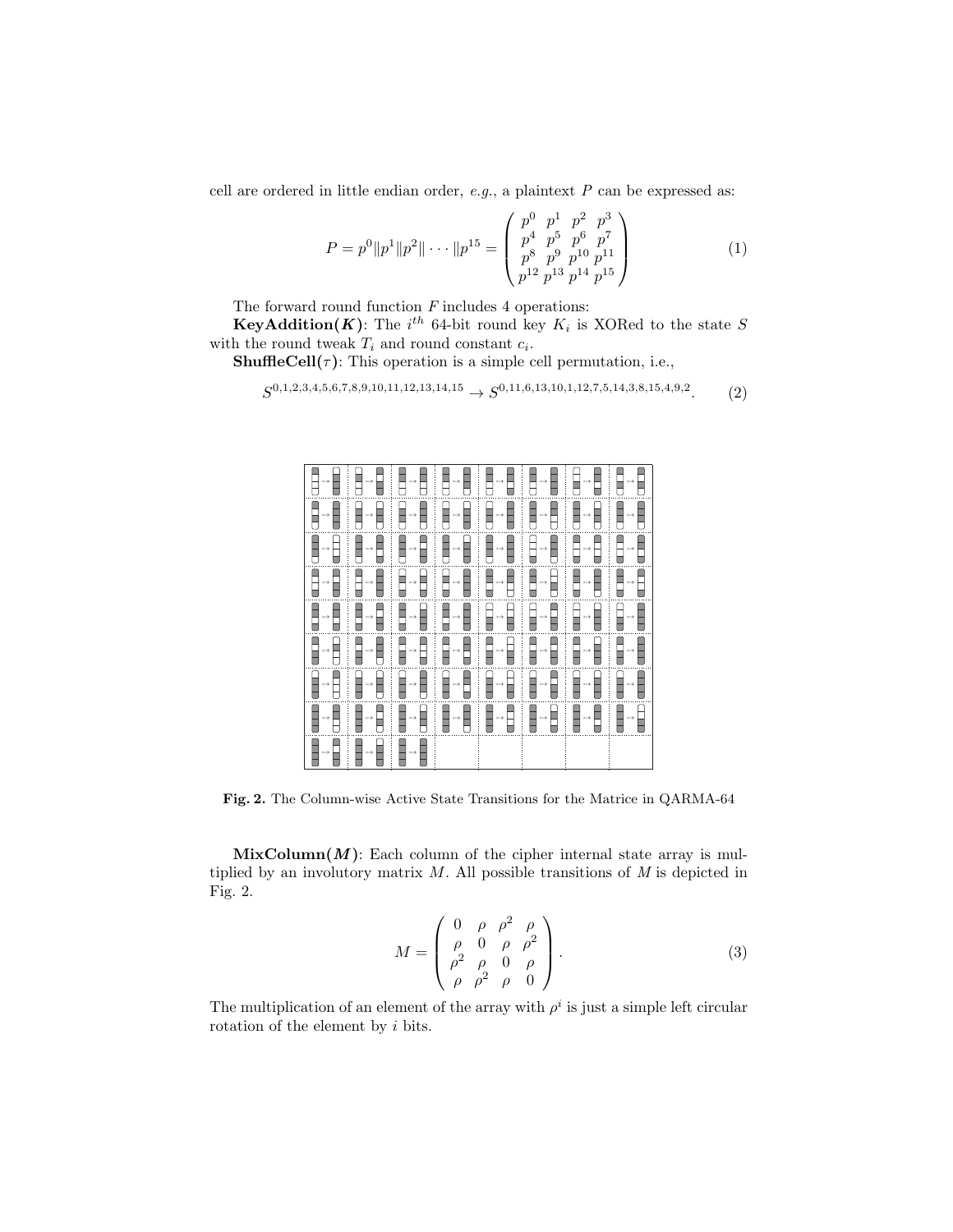|                                              |  | 4                                   |  |  |  |  | 5 6 7 8 9 10 11 12 13 14 15                        |  |
|----------------------------------------------|--|-------------------------------------|--|--|--|--|----------------------------------------------------|--|
|                                              |  |                                     |  |  |  |  | 2   10   9   15   8   11   6   4   3   7   13   12 |  |
| $ \delta_1 10 13 14 6 15 7 3 5 9 8 0 12 11 $ |  |                                     |  |  |  |  |                                                    |  |
|                                              |  | $ 15 12 $ 0 $ 9 14 3 7 $ 4   5   13 |  |  |  |  | ച                                                  |  |

**SubCell(S):** Apply the non-linear  $4 \times 4$  S-box in parallel on each nibble of the state. The designer propose three kinds of Sbox shown in 1.

The backward round function is the inverse of the forward round function. Notice that a short version of the forward round function exists in the first forward round and the last backward round which omits the ShuffleCell and MixColumn operation.

The central construction is made up of one forward round, one backward round and a Pseudo-Reflector constructions. The Pseudo-Reflector construction includes four parts which is essentially a ShuffleCell-MixColumn-KeyAddition-Inverse ShuffleCell operation.

For convenience, we use  $T_i^j$  to denote the  $j_{th}$  nibble of the tweak state inside the  $i_{th}$  round, similarly, for the cipher internal state:  $X_i \stackrel{\tau}{\to} Y_i \stackrel{M}{\to} Z_i \stackrel{S}{\to} W_i$ .

### The Tweak (T) Update Function

There are two operations for the tweak during every round:  $W$  and  $H$ . The  $H$ operation is a nibble permutation:  $\mathcal{H} = [6, 5, 14, 15, 0, 1, 2, 3, 7, 12, 13, 4, 8, 9, 10, 11]$ ; the  $W$  operation is essentially a LFSR that updated the 4-bit tweak cells from  $(b3, b2, b1, b0)$  to  $(b0 \oplus b1, b3, b2, b1)$  with indexes  $(0, 1, 3, 4, 8, 11, 13)$ .

#### The Key Schedule

In the attack on QARMA-64 of this paper, all used round keys( $K_{5,6,13,14,15}$ ) are the same value. They are decided by the same 64 bits of the master key. For more information about the key schedule, we refer to [14].

#### 3.2 Proposition

#### Proposition 1 (Differential Property of Sbox, [15]).

Given the nonzero input and output differences of an Sbox, there exists only one pair of actual values on average to satisfy these two differences.

#### 3.3 A 7-Round Related-tweak Impossible Distinguisher for QARMA-64

Apply Algorithm 1 to QARMA-64, we obtain a related-tweak impossible distinguisher of QARMA that contains 7 round functions  $(6-12)$  and the Pseudo – Reflector construction, shown in Fig. 3. The distinguisher is explained in a miss-in-the-middle method.

Distinguisher: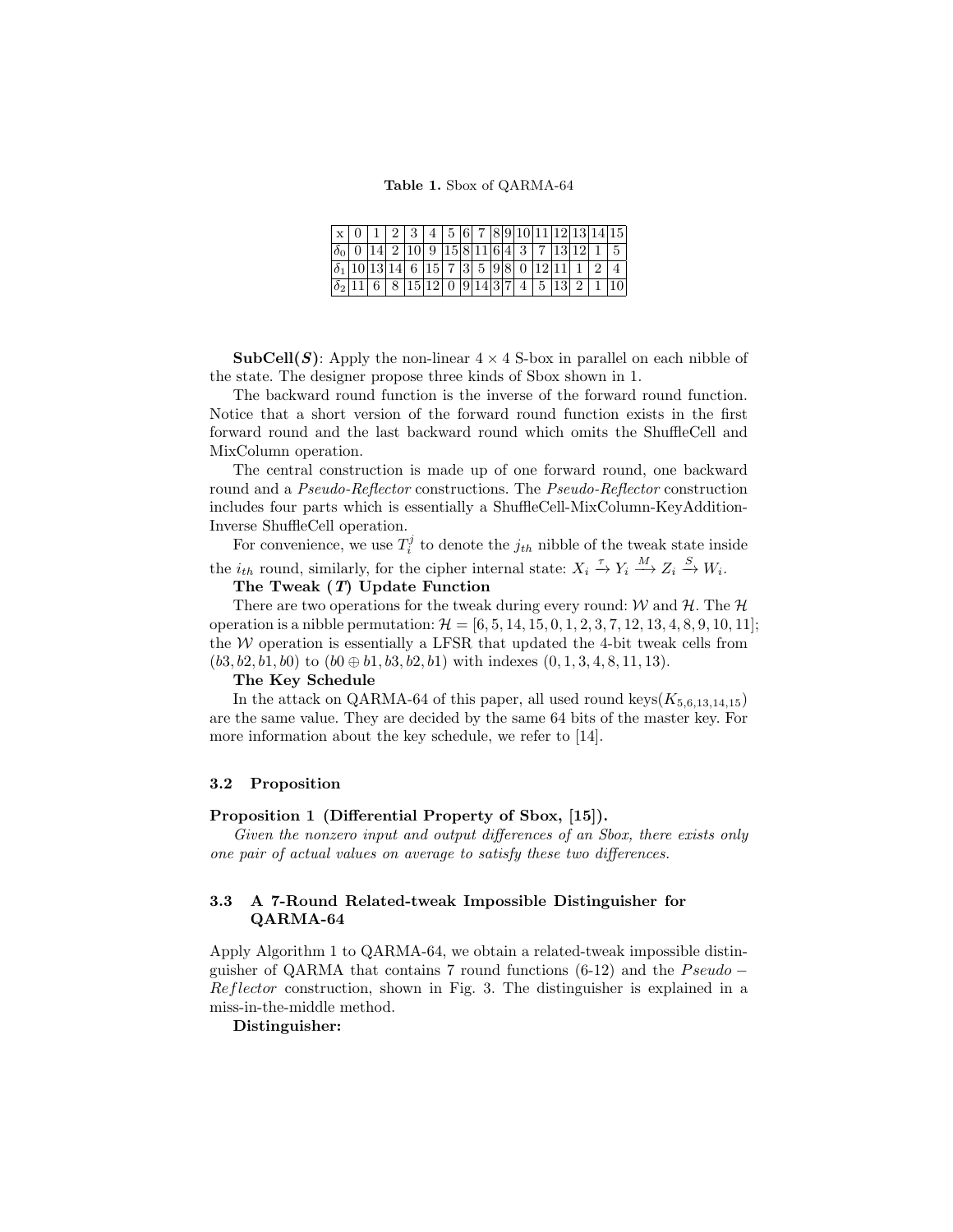The differential:  $(0000000000\Delta W_5^{11}0000) \rightarrow (000000\Delta W_{13}^6000000000)$  is impossible when the following conditions are satisfied:

(1)  $\Delta W_5^{11}$  is the only active nibble of  $\Delta W_5$ ; (2)  $\Delta T_6^{11}$  is the only active nibble of  $\Delta T_6$ ; (3)  $\Delta W_5^{11} = \Delta T_6^{11}$ ; (4)  $\Delta W_{13}^6$  is the only active nibble of  $\Delta W_{13}$ ; (5)  $\Delta T_{12}^6$  is the only active nibble of  $\Delta T_{12}$ ; (6)  $\Delta W_{13}^6 = \Delta T_{12}^6$ ; (7) Choose  $\Delta T_{11}^0$  that  $\text{Sbox}(\rho \cdot \Delta T_{11}^0 \oplus x) \oplus \text{Sbox}(x) = \mathcal{W}(\Delta T_{11}^0)$  has no solutions<sup>4</sup>.

Proof:

In the forward direction, as shown in Fig. 3, when condition  $(1)-(3)$  are satisfied, according to the transition property of the ShuffleCell operation and the MixColumn operation,  $\Delta X_8^{0,5,10,15}$  will be inactive nibbles with probability 1.

And when condition (2) is satisfied, according to tweak update function,  $\Delta T_8^{15}$  will be an active nibble. Thus, after an KeyAddition operation,  $\Delta W_9^{10}$  is still inactive.

In the backward direction, when condition  $(4)-(6)$  are satisfied, it's easy to verify that  $\Delta Y_{12}, \Delta Z_{12}$  and  $\Delta W_{12}$  will be all inactive. The only active nibble  $\Delta X_{11}^0$  will come from  $\Delta T_{11}^0$ . After a round function,  $\Delta W_{11}^{4,8,12}$  will be all active.

Notice that  $\Delta Z_{11}^4 = \rho \cdot \Delta Y_{11}^0 = \rho \cdot \Delta X_{11}^0 = \rho \cdot \Delta T_{11}^0$  and  $\Delta W_{11}^4 = \Delta T_{10}^4 \oplus T_{11}^4$  $\Delta X_{10}^4 = \mathcal{W}(\Delta T_{11}^0) \oplus \Delta X_{10}^4$ , thus condition (7) will insure that  $\Delta X_{10}^4$  is an active nibble as  $\text{Sbox}(\Delta Z_{11}^4) = (\Delta W_{11}^4)$  must have solutions.

After another two backward rounds, the active nibbles  $(\Delta X_{10}^{4,8,12}, \Delta T_9^{11})$  will insure that  $\Delta Y_9^{1,4,5,7,8,9,10,12,14,15}$  are all active nibbles and the other 6 nibbles in  $\Delta Y_9$  are all inactive nibbles.

By now, as the contradiction is only related to  $\Delta Y_9^{10,14}$ , we only consider the transition situation of the third column. According to Fig. 2, when  $\Delta Y_9^{10,14}$  are the only two active nibbles in the third column of  $\Delta Y_9$ ,  $\Delta Z_9^{10,14}$  will also be two active nibbles with probability 1.

Thus, in the backward direction,  $\Delta Z_9^{10}$  is active; after a SubCell operation, in the forward direction,  $\Delta W_9^{10}$  is inactive.

This is a contradiction, thus when all 7 conditions are satisfied, the differential is impossible.

#### 3.4 Attack on 11-Round QARMA-64

Based on the distinguisher in 3.3, we mount an attack on 11-round QARMA-64 with the  $Pseudo - Reflector$  construction from round 5 to round 15. The distinguisher used in the attack is from round 7 to round 12.

#### Attack Procedure

(1) Choose two tweaks  $(T, \overline{T})$  satisfying that  $Sbox(\rho \cdot \Delta T_{11}^0 \oplus x) \oplus Sbox(x) = \mathcal{W}(\Delta T_{11}^0)$ has no solutions.

<sup>&</sup>lt;sup>4</sup> There are many values of  $\Delta T_{11}^0$  that satisfy condition (7), e.g.,  $\Delta T_{11}^0 = 0001$  for QARMA-64 employing Sbox  $\delta_0$  or  $\delta_1$  and  $\Delta T_{11}^0 = 0010$  for QARMA-64 employing Sbox  $\delta_2$ .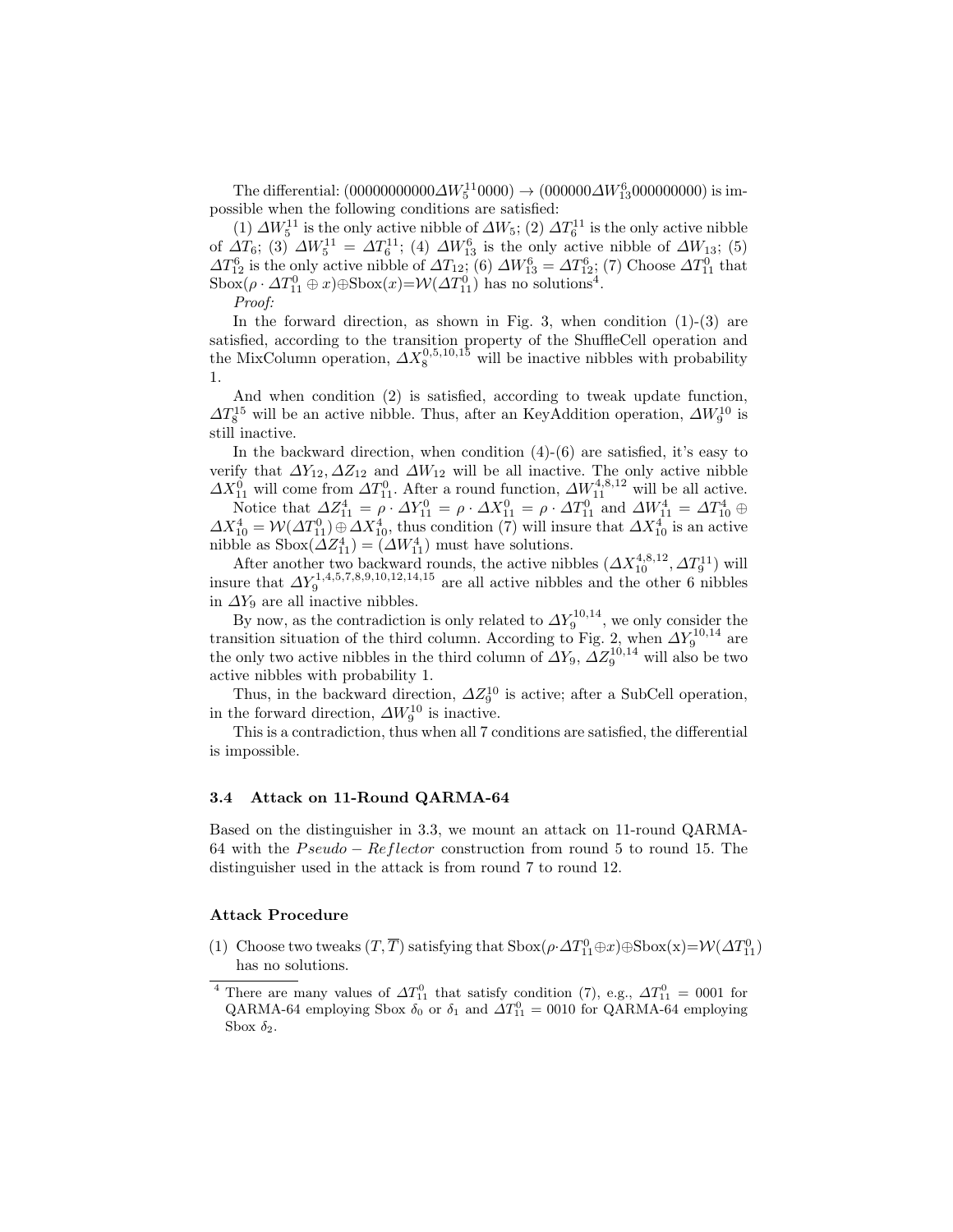

Fig. 3. 7-Round Related-tweak Impossible Distinguisher of QARMA-64. White nibbles have zero difference, nibbles with x have non-zero difference, nibbles with o can be zero or non-zero difference.

(2) Under T, construct  $2^n$  structures that each structure traverse 4 nibbles:  $P_5^{7,8,11,13}$  and the other 12 nibbles are constants; under  $\overline{T}$ , construct  $2^n$ structures that each structure satisfies that a):  $P_5^{7,8,11,13}$  traverses all possible values, b):  $\overline{P_5^4} = \Delta T_5^4 \bigoplus Y_5^4$ , and c): the values of the other 11 nibbles are the same as the corresponding 11 nibbles of  $P_5$ .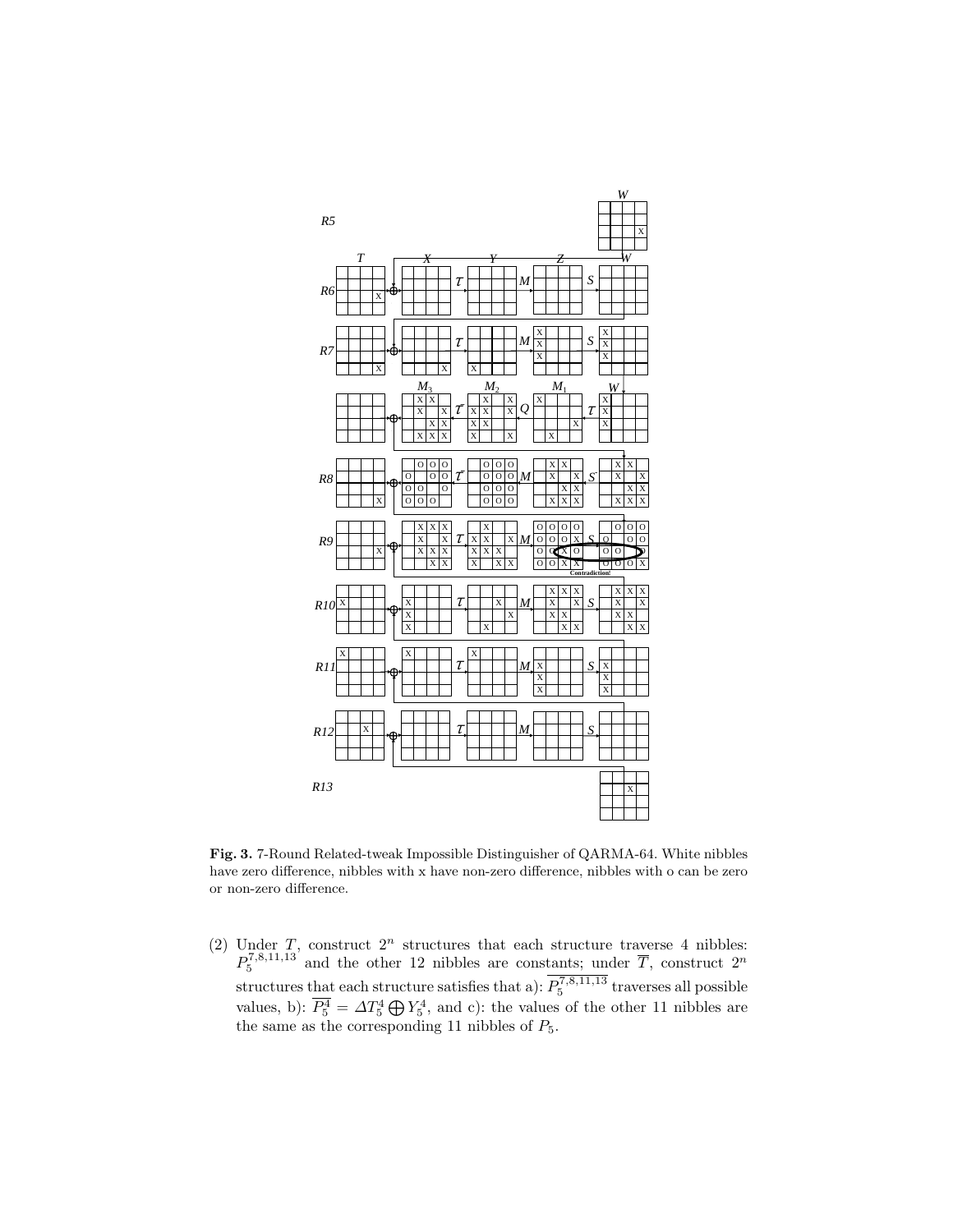

Fig. 4. Related-tweak Impossible Attack on 11 Rounds of QARMA-64

Totally, we can get  $2^{n+32}$  pairs.

(3) Encrypt the plaintexts and only choose the pairs that satisfy  $\Delta C^{0,5,13,15} = 0$ and  $\Delta C^{10} = \Delta T_{15}^{10}$ .

This step performs a 20-bit filter, there are  $2^{n+12}$  pairs remaining.

- (4) For the remaining pairs, do the following steps:
- $(4.a)$  Guess the value of  $K_5^{7,8,13}$  and encrypt the pairs to deduce the value of  $(W_5^{7,8,13}, W_5^{7,8,13}).$

 $\frac{1}{2}$  ( $W_5$ ,  $W_5$ ).<br>According to the key schedule, we can also known the value of  $K_6^{7,8,13}$ , so we can deduce  $\Delta X_6^{7,8,1\bar{3}}$ . As  $Y_6^{3,7,11} = X_6^{13,7,8}$ , we also get the value of  $\Delta Y_6^{3,7,11}$ . After a MixColumn operation,  $2^{n+4}$  pairs that satisfy  $\Delta Z_6^{3,7,11} = 0$  remain.

- (4.b) According to key schedule,  $K_{15}^{7,8} = K_5^{7,8}$ . By guessing the value of  $K_{15}^2$ , we can know the value of  $K_{15}^{2,7,8}$  and get the value of  $(Z_{15}^2, \overline{Z_{15}^2})$  by decrypting  $(C^2, \overline{C^2})$ . After a SubCell operation, we get  $(W^2_{15}, W^2_{15})$ . Also as  $K_{14}^{2,7,8} = K_{15}^{2,7,8}$ , we can get the value of  $(X_{14}^{2,7,8}, \overline{X_{14}^{2,7,8}})$ . After another ShuffleCell and MixColumn operation, we can get the value of  $\Delta Z_{14}^{3,7,11,15}$ .  $2^{n-4}$  pairs that satisfy  $\Delta Z_{14}^{7,11,15} = 0$  remain. The value of  $(W_{14}^3, \overline{W_{14}^3})$  can also be deduced.
- (4.c) Guess the value of  $K_5^{11}$ , encrypt the pairs to get the value of  $\Delta W_5^{11}$ . About  $2^{n-8}$  pairs that satisfy  $\Delta W_5^{11} = \Delta T_6^{11}$  remain. Till now, we get the pairs that satisfy the input difference of the distinguisher:  $\Delta Z_6^{15}$  is the only active nibble in  $\Delta Z_6$ .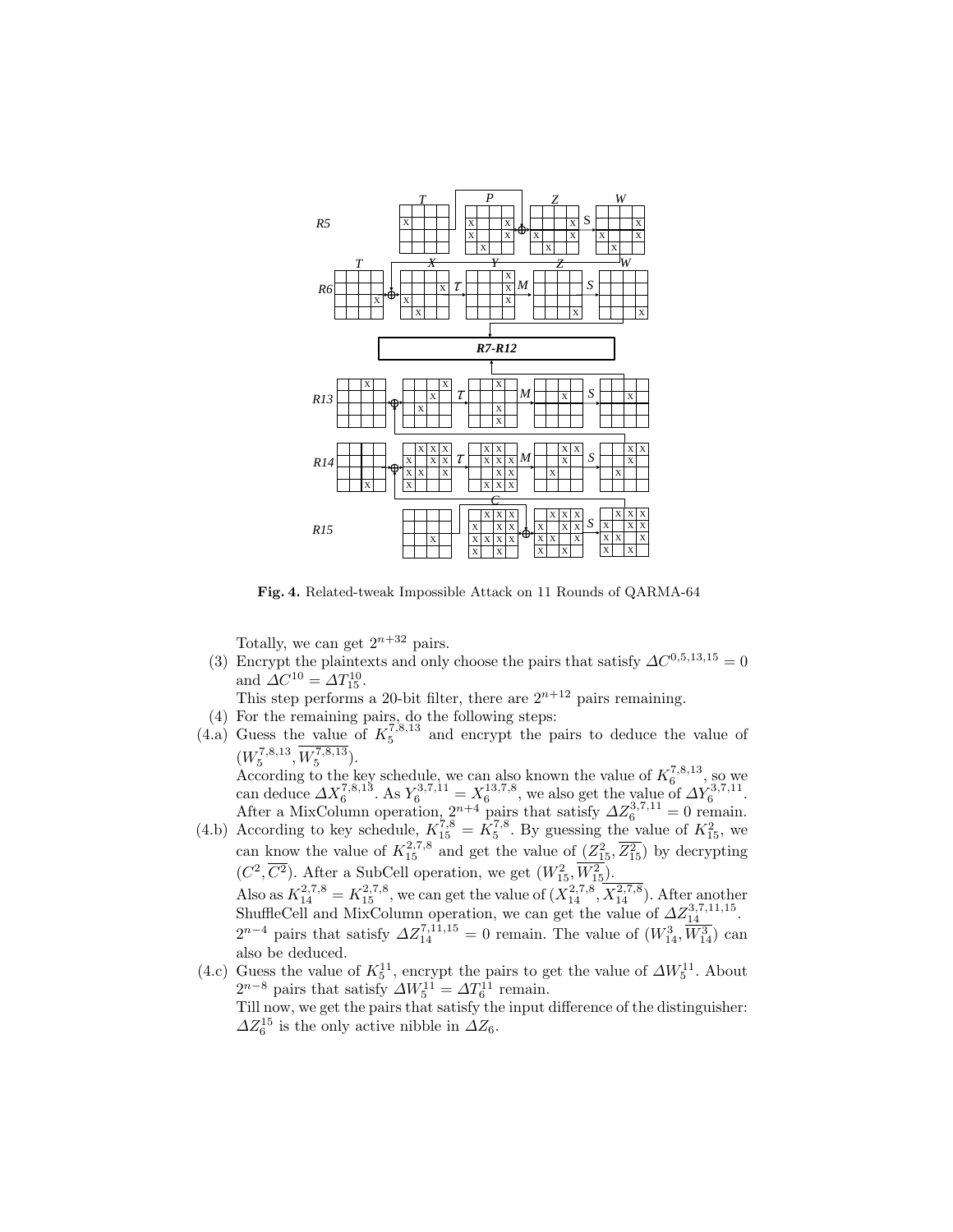(4.d) By guessing  $K_{15}^{1,4}$ , together with the value of  $K_{15}^{11}$  as  $K_{15}^{11} = K_5^{11}$ , we decrypt  $(C^{1,4,11}, \overline{C^{1,4,11}})$ . We can get the value of  $(W^{1,4,11}_{15}, W^{1,4,11}_{15})$ .

As  $K_{14}^{1,4,11} = K_{15}^{1,4,11}$ , we can also get the value of  $(X_{14}^{1,4,11}, X_{14}^{1,4,11})$ . After a ShuffleCell and Mixcolumn operation, we can get the value of  $\Delta Z_{14}^{1,5,9,13}$ . About  $2^{n-16}$  pairs that satisfy  $\Delta Z_{14}^{1,5,13} = 0$  remain. For the left pairs,  $(W_{14}^9, \overline{W_{14}^9})$  is also known.

- (4.e) Guess the value of  $K_{15}^{14}$  and decrypt  $(C^{14}, \overline{C^{14}})$  to deduce the value of  $(Z_{15}^{14}, \overline{Z_{15}^{14}})$ . After a SubCell operation, we can get the value of  $\Delta W_{15}^{14}$ . About  $2^{n-20}$  pairs that satisfy  $\Delta W_{15}^{14} = \Delta T_{14}^{14}$  remain.
- (4.f) Guess the value of  $K_{15}^{3,6,9,12}$  and decrypt  $(C^{3,6,9,12}, \overline{C^{3,6,9,12}})$  to deduce the value of  $(X_{14}^{3,6,9,12}, \overline{X_{14}^{3,6,9,12}})$  as  $K_{14}^{3,6,9,12} = K_{15}^{3,6,9,12}$ .

After another ShuffleCell and MixColumn operation, we can get the value of  $(Z_{14}^{2,6,10,14}, Z_{14}^{2,6,10,14})$ . To get the output difference of the distinguisher, only pairs that satisfy  $\Delta Z_{14}^{10,14} = 0$  and  $\Delta W_{14}^2 = \Delta T_{13}^2$  remain. For the pairs, the value of  $(W_{14}^6, \overline{W_{14}^6})$  can also be deduced.

By now, only  $\Delta X_{13}^{3,6,9}$  can be active nibbles in  $\Delta X_{13}$ . As  $K_{13}^{3,6,9} = K_{15}^{3,6,9}$ , we can get the value of  $(X_{13}^{3,6,9}, \overline{X_{13}^{3,6,9}})$ . After a ShuffleCell and MixColumn and SubCell operation, we can get the value of  $\Delta Z_{13}^{2,6,10,14}$ . Only pairs that satisfy  $\Delta Z_{13}^{2,10,14} = 0$  and  $Sbox(Z_{13}^6) \bigoplus Sbox(\overline{Z_{13}^6}) = \Delta T_{12}^6$  remain.

This step performs a 24-bit filter, about  $2^{n-44}$  pairs remain.

(5) Eliminate all the wrong key values and get the correct value of  $k_0^{1,4,11,14,3,6,9,12,2,7,8,13}$ . Finally, we exhaustively search the other 80-bit value of the master key.

**Complexity:** For each 48-bit value of  $k_0^{1,4,11,14,3,6,9,12,2,7,8,13}$ , the expected number of left pairs is  $N = 2^{n-44}$ . To ensure that  $N > 1$ , we choose  $n = 44$ . Then, the date complexity is  $2^{44+16+1} = 2^{61}$  plaintexts. The time complexity of the attack procedure is shown in 2. E denotes a 11-round encryption unit from round 5 to round 15.

| Step  | Time Complexity                                                                                                                                                                                                                                                                                                        |
|-------|------------------------------------------------------------------------------------------------------------------------------------------------------------------------------------------------------------------------------------------------------------------------------------------------------------------------|
| (3)   | $2^{61}E$                                                                                                                                                                                                                                                                                                              |
| (4.a) |                                                                                                                                                                                                                                                                                                                        |
| (4.b) |                                                                                                                                                                                                                                                                                                                        |
| (4.c) | $2^{69} \times 2 \times \frac{3}{16} \times \frac{1}{12} \approx 2^{64} E$<br>$2^{65} \times 2 \times \frac{3}{16} \times \frac{1}{12} \approx 2^{60} E$<br>$2^{61} \times 2 \times \frac{1}{16} \times \frac{1}{12} \approx 2^{54.5} E$<br>$2^{69} \times 2 \times \frac{3}{16} \times \frac{1}{12} \approx 2^{60} E$ |
| (4.d) |                                                                                                                                                                                                                                                                                                                        |
| (4.e) | $2^{61} \times 2 \times \frac{1}{16} \times \frac{1}{12} \approx 2^{54.5} E$                                                                                                                                                                                                                                           |
|       | $(4.f)$ $2^{69} \times 2 \times \frac{1}{16} \times \frac{1}{12} + 2^{49} \times 2 \times \frac{1}{16} \times \frac{1}{12} \approx 2^{62.5} E$                                                                                                                                                                         |
| SUM   | $2^{64.4} E$                                                                                                                                                                                                                                                                                                           |

Table 2. Time Complexity of Attack on 11-Round QARMA-64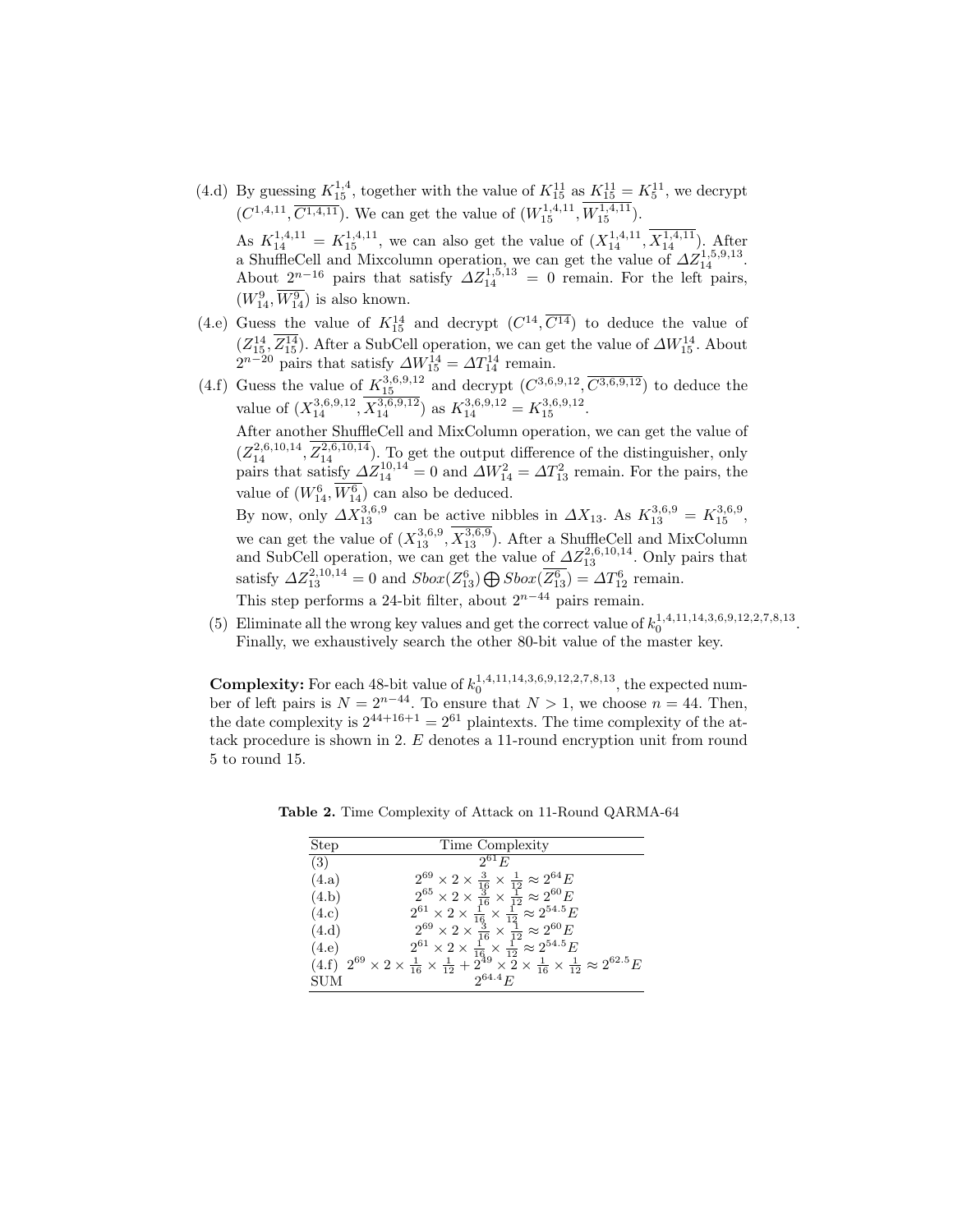# 4 The Application to Joltik-BC Block Cipher

#### 4.1 The Tweakable Block Cipher Joltik-BC

In this section, we recall the details of Joltik-BC-128 block cipher. We assume that the reader is familiar with the AES block cipher [16]. Fig. 5 shows the structure of Joltik-BC-128.



Fig. 5. Structure of Joltik-BC-128

Joltik-BC is the internal ad-hoc tweakable block cipher of the Joltik authenticated encryption scheme, conforming to the TWEAKEY framework [11]. Except the two standard inputs of a block cipher, a plaintext  $P$  and a key  $K$ , it adopts a third input called a tweak T, i.e.,  $E_K(T, P) = C$ . According to the TWEAKEY framework, we can use a single input, called the tweakey, to unified view the the tweak and the key. The length of the tweakey is the cumulative size of the key and the tweak. For Joltik-BC-128, the tweakey size is 128-bit; for Joltik-BC-192, the tweakey size is 192-bit. In this paper, we focus on Joltik-BC-128. For more information, we refer to [17].

Joltik-BC is an AES-like design, i.e. it is an iterative substitution-permutation network that transforms the initial plaintext through series of round functions (that depend on the key and the tweak) to a ciphertext. As most AES-like designs, the state of Joltik-BC is seen as  $4 \times 4$  matrix of nibbles, where each nibble is a 4-bit word. We denote the base field by K as  $GF(16)$  defined by the irreducible polynomial  $x^4 + x + 1$  (sometimes noted in hexadecimal display 0x13). The number r of rounds is 24 for Joltik-BC-128. One round, similarly to a round in AES, has the following four transformations applied to the internal state.

Firstly we stress that to be consistent with the Joltik document, the index of the internal state is in column major order,  $e.g.,$  a plaintext  $P$  can be expressed as:

$$
P = p^{0} \|p^{1}\|p^{2}\| \cdots \|p^{15} = \begin{pmatrix} p^{0} p^{4} & p^{8} & p^{12} \\ p^{1} p^{5} & p^{9} & p^{13} \\ p^{2} p^{5} & p^{10} & p^{14} \\ p^{3} p^{6} & p^{11} & p^{15} \end{pmatrix},
$$
\n(4)

which is different from the index rule of the QARMA block cipher.

Joltik-BC-128 round function. The round function, similar with AES, has four operations applied to the internal state as follows: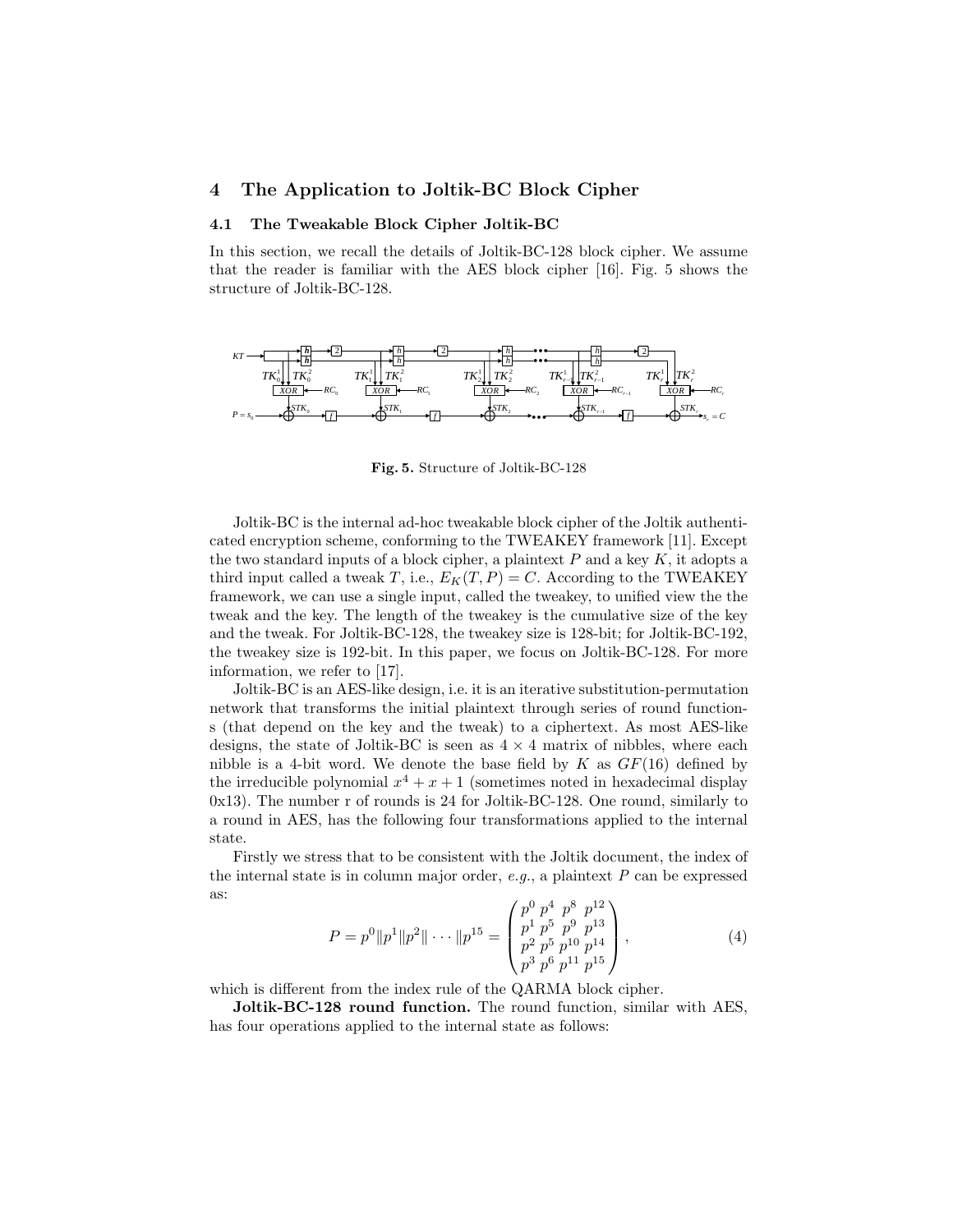- AddRoundTweakey(AK) XOR the 64-bit round subtweakey (defined further) to the internal state,
- $-$  SubNibbles(SB) Apply the 4-bit Sbox S odefined below to the 16 nibbles of the internal state,
- **ShiftRows(SR)** Rotate the 4-nibble *i*-th row left by  $\rho[i]$  positions, where  $\rho=(0,1,2,3),$
- $-$  MixColumns(MC) Multiply the internal state by the  $4\times4$  constant MDS matrix M defined below.

After the last round, a final AddRoundTweakey operation is performed to produce the ciphertext.

The 4-bit SBox S we use in Joltik-BC is the one selected for the Piccolo block cipher  $[18]$ , and is exhaustively defined by: The MDS matrix  $M$  with coefficients

Table 3. Sbox of Joltik-BC-128

|  |  |  |  |  |  |  |  | $0 1 2 3 4 5 6 7 8 9 10 11 12 13 14 15 $ |
|--|--|--|--|--|--|--|--|------------------------------------------|
|  |  |  |  |  |  |  |  |                                          |

in K we use in Joltik-BC is non-circulant, MDS and involutory:

$$
\mathbf{M} = \begin{pmatrix} 1 & 4 & 9 & 13 \\ 4 & 1 & 13 & 9 \\ 9 & 13 & 1 & 4 \\ 13 & 9 & 4 & 1 \end{pmatrix} = \overline{\mathbf{M}}.
$$

After the last round, a final AK operation is performed to produce the ciphertext.

Definition of the Subtweakey. The structure of the tweakey schedule distinguish Joltik-BC from the classical construction of an AES-like block cipher.

Let us denote with  $STK_i$  the subtweakey (a 64-bit word) that is added to the state at round  $i$  of the cipher with the  $\mathbf{AddRoundTweakey}$  operation. For Joltik-BC-128, subtweakey is defined as:

$$
STK_i = TK_i^1 \oplus TK_i^2 \oplus RC_i.
$$

The 64-bit words  $TK_i^1, TK_i^2$  are outputs produced by a special key schedule algorithm. A single instance of this algorithm, denoted as  $KS(W, \alpha)$ , takes as inputs a 64-bit word W and a nibble  $\alpha$  and produces subkeys  $TK_0, TK_1, \ldots$  The subkeys are produced sequentially, one from another (where  $TK_0 = W$ ), by applying two permutations: a nibble permutation  $h$ , and a finite field multiplication g:

$$
TK_{i+1} = g(h(TK_i)).
$$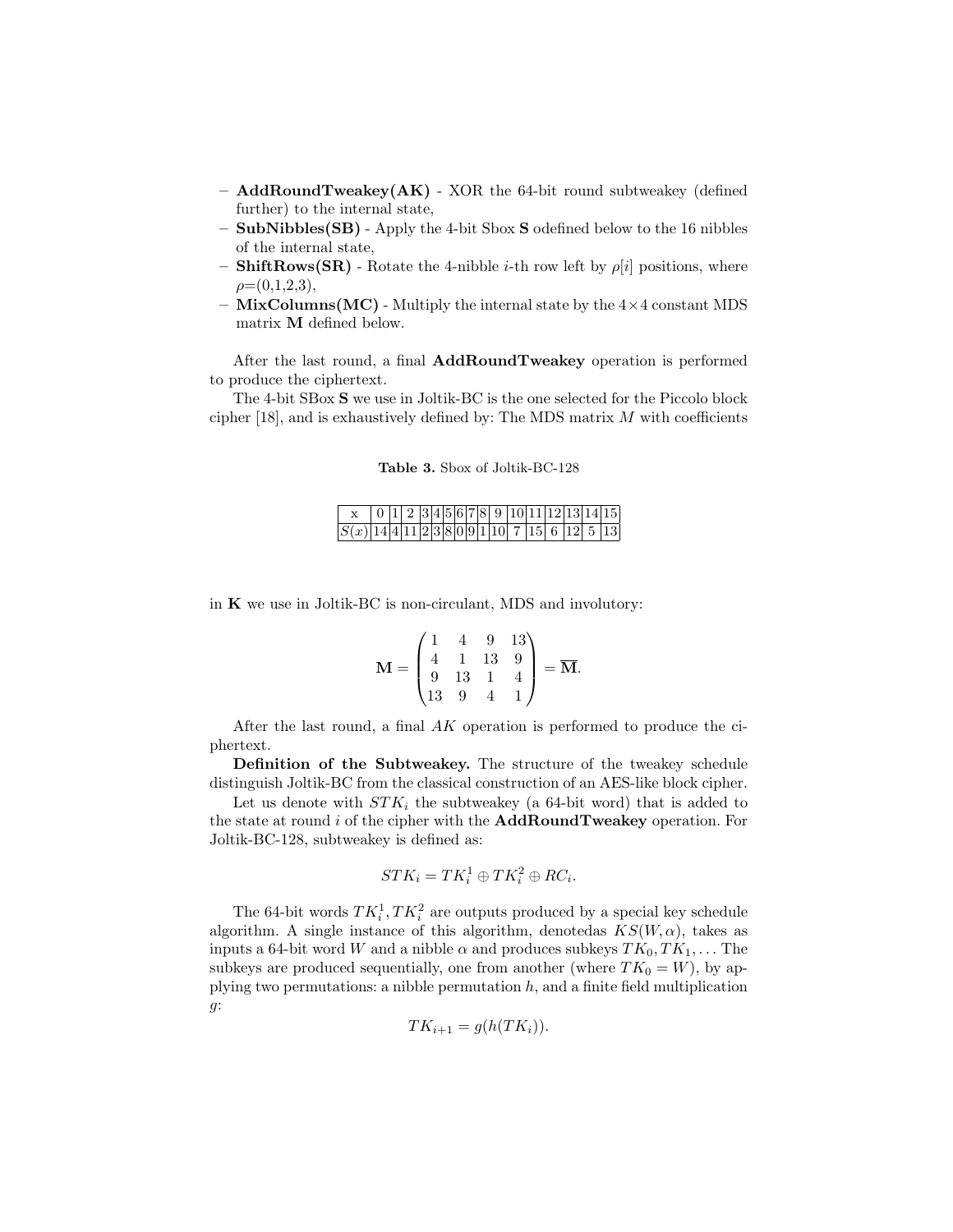The nibble permutation  $h$  is defined as:

$$
\begin{pmatrix} 0 & 1 & 2 & 3 & 4 & 5 & 6 & 7 & 8 & 9 & 10 & 11 & 12 & 13 & 14 & 15 \\ 1 & 6 & 11 & 12 & 5 & 10 & 15 & 0 & 9 & 14 & 3 & 4 & 13 & 2 & 7 & 8 \end{pmatrix}.
$$

Furthermore, g is a finite field multiplication **K** of each nibble by  $\alpha$  (recall that  $\alpha$  is input to the key schedule algorithm).

Let us define the inputs W and  $\alpha$ . Denote the concatenation of the key K and the tweak T as  $KT$ , i.e.  $KT = K||T$ . Then, in Joltik-BC-128, the size of  $KT$ is 128 bits. The first (most significant) 64 bits of  $KT$  is  $W_1$ , while the second  $W_2$ . Then,  $TK_i^1$  are the output words of the key scheduling algorithm  $KS(W_1, 1)$ , and  $TK_i^2$  are the output words of the key scheduling algorithm  $KS(W_2, 2)$ .

Finally,  $RC_i$  are the key schedule round constants, and are defined as:

$$
RC_i = \begin{pmatrix} 1 \ (rc_5||rc_4||rc_3) \ 0 \ 0 \\ 2 \ (rc_2||rc_1||rc_0) \ 0 \ 0 \\ 4 \ (rc_5||rc_4||rc_3) \ 0 \ 0 \\ 8 \ (rc_2||rc_1||rc_0) \ 0 \ 0 \end{pmatrix}
$$

where  $rc_i$  are fixed constants.

#### 4.2 Proposition

#### Proposition 2 (Subtweakey Difference Cancellation).

As noticed by the designers [17], a single subtweakey difference cancellation can happen every 15 rounds for Joltik-BC-128. Suppose that a single cell of  $TK^1$ and  $TK^2$  are active. Let a1 and a2 be differences of the active cells respectively. Then the subtweakey difference of the first round is  $a2 \oplus a1$  at this cell, and in the  $i_t h$  round, the subtweakey difference is  $KS^i(a2, 2) \oplus a1$  ignoring the position permutation h. Since a1 and a2 are both nonzero differences,  $KS^{i}(a2, 2) \oplus a1 = 0$ can happen no more than one time.

#### 4.3 A 6-round Related-Tweakey Impossible Distinguisher

Apply Algorithm 1 to Joltik-BC-128, we get a 6-round related-tweak impossible distinguisher as shown in Fig. 6.

Similarly, we will explain the distinguisher in a miss-in-the-middle method. Distinguisher

In Fig. 6, it is easy to verify that the differential from  $X_1$  to  $Z_4$  is impossible in the single-tweakey scenario.  $X_1[11]$  is the only active nibble of  $X_1$ , after a 2-round encryption, all nibbles of  $Z_2$  are active.  $Z_4[0,1,2]$  are the only 3 active nibbles of  $Z_4$ , after a 2-round decryption,  $X_3$  only have 12 active nibbles. As  $Z_2 = X_3$ , we get contradictions in 4 nibbles.

In the related-tweakey setting, the differential:

 $(00000000\Delta W_0[8]\Delta W_0[9]0\Delta W_0[11]0000) \rightarrow (000000\Delta X_7[6]00000000\Delta X_7[15])$ is impossible when the following conditions are satisfied:

(1)  $\Delta W_0[8,9] = \Delta STK_1[8,9];$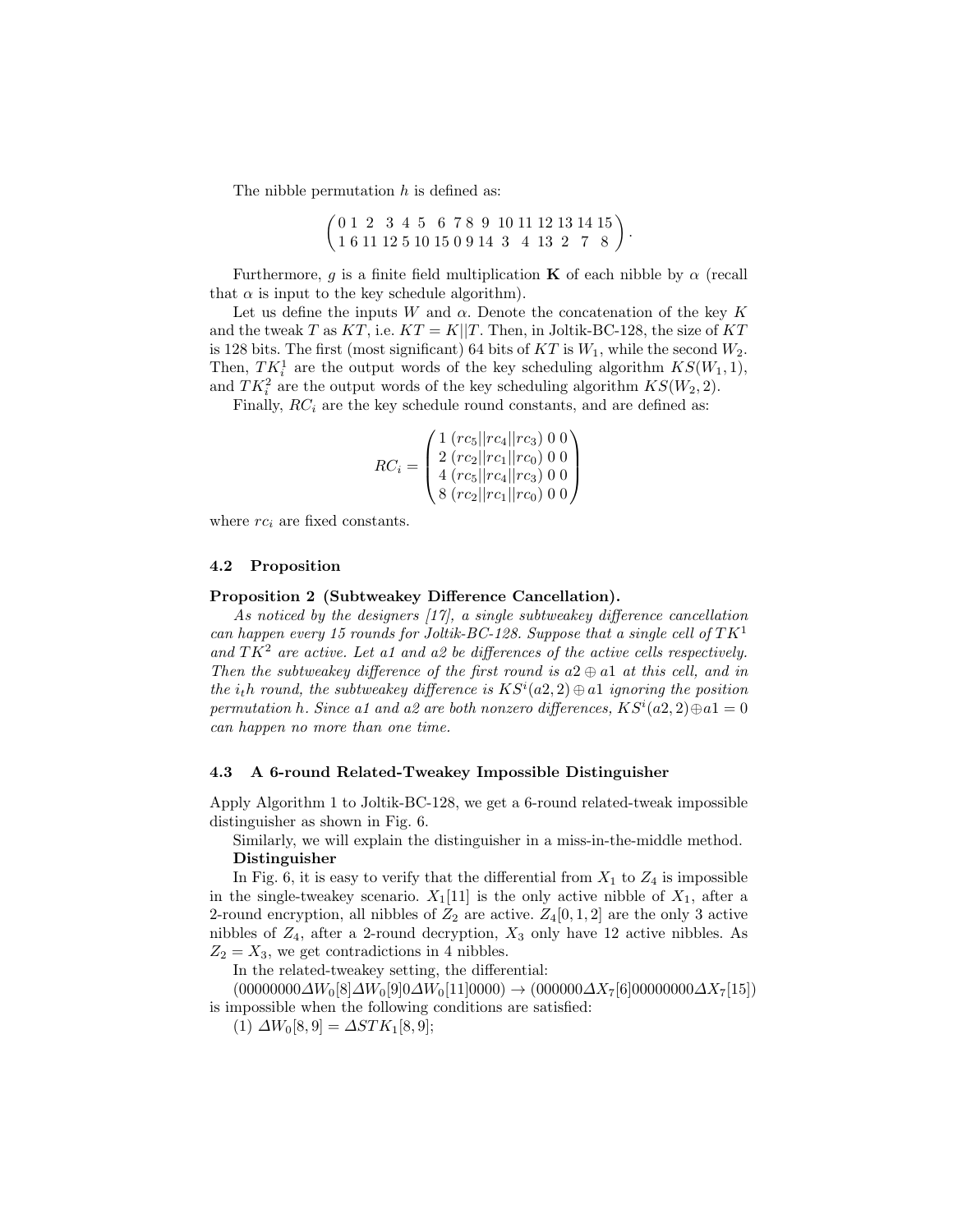$(2) \ \Delta X_7[6,15] = \Delta STK_7[6,15];$ 

(3)  $\Delta STK_6$  are inactive in all 16 nibbles;

(4)  $\Delta Z_4[3] = 0.$ 

Proof:

In the forward direction, when condition (1) is satisfied,  $X_1[11]$  will be the only active nibble of  $X_1$ . After a 1-round encryption, the fourth column of  $W_1$ will be active in all 4 nibbles. In the second round,  $STK_2[9, 14]$  are the two active tweakey nibbles, after xoring the internal state difference with  $\Delta STK_2$  and the second round function,  $W_2$  will be active in all 12 nibbles in the 1st, 2nd and 4th column.

In the backward direction, when conditions (2) and (3) are satisfied, all internal state nibbles in  $R5$  and  $R6$  are inactive. The difference of  $W_4$  will be imported from  $STK_5$ . Considering condition (4),  $Z_4[0,1,2]$  are the only 3 active nibble of  $Z_4$ . After a  $\overline{SR}$  and  $\overline{MC}$  operation,  $X_4$  will be active only in  $X_4[0, 5, 10]$ . Xor  $\Delta X_4$  with  $\Delta STK_4$ , as the 4th column of  $W_3$  is inactive, after a  $\overline{MC}$ ,  $\overline{SR}$  and  $\overline{SB}$ operation, the value of  $\Delta X_3[1, 6, 11, 12]$  will be 0. As  $\Delta STK_3[1, 6, 11, 12] = 0$ ,  $\Delta W_2[1,6,11,12]$  will also be 0.

So there are contradictions in  $W_2[1, 11, 12]$  when considering both the forward and backward direction, thus when all 4 conditions are satisfied, the differential is impossible.

Note. In fact, the differential before the contradictions can have more possibilities, for example, the active nibble of  $X_1$  can be anyone of the four nibbles of the third column. It's easy to verify that there are still contradictions existing, but the index of contradict nibbles changes, the corresponding active nibbles of  $W_0$  also change, respectively. In total, there are  $2^4 \times 4 = 2^6$  possible relatedtwekaey impossible differential applicable for the distinguisher.

### 4.4 The 9-round Key Recovery Attack

By adding one round on the top and two rounds on the bottom of the distinguisher in Sect. 4.3, we mount a 9-round key recovery attack on Joltik-BC-128. The attack differential is shown in Fig. 7. The attack process is as follows:

- 1. Construct  $2^n$  structures that each structure is made up of  $2^{16}$  plaintexts. In each structure, we set  $\Delta P[15] = \Delta STK_0[15]$  (a fixed value) and  $\Delta P[2, 7, 8, 13]$ the 4 active bytes.
- 2. Choose  $(KT, KT')$  that the tweakey difference satisfy the subtweakey difference trail. Encrypt the plaintexts under two tweakeys and only choose the pairs that satisfy  $\Delta Z_8[1, 2, 4, 5, 11, 14, 15] \overline{MC}(\Delta C \oplus \Delta STK_9)[1, 2, 4, 5, 11, 14, 15] =$ 0.

In total, we will get about  $2^{n+16 \times 2-4 \times 7} = 2^{n+4}$  pairs.

For each of the remaining pairs, do the following steps:

3. As mentioned by the *Note* in the end of Sect. 4.3, there are  $2^6$  possible values of  $\Delta Z_0[8, 9, 10, 11]$ . For each possible value of  $\Delta Z_0[8, 9, 10, 11]$ , by a  $\overline{MC}$  and  $\overline{SR}$  operation, we can deduce the difference value  $\Delta Y_0[2, 7, 8, 13].$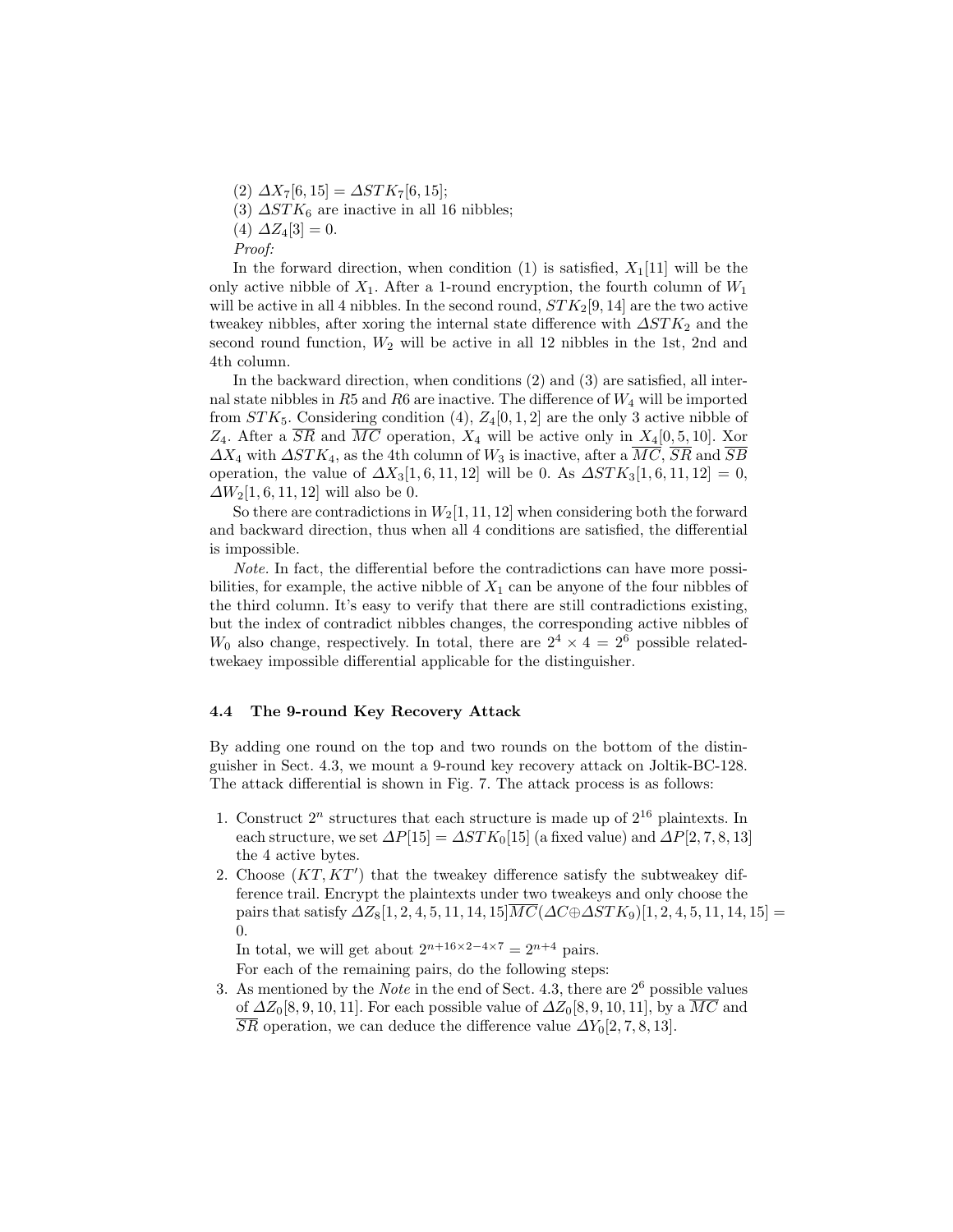

Fig. 6. The 6-round related-tweakey impossible distinguisher of Joltik-BC-128.

Considering that we can get the value of  $\Delta X_0[2, 7, 8, 13]$  from  $\Delta P$  and  $\Delta STK_0$  (known and fixed), by using Proposition. 2, we can deduce the value of  $X_0[2, 7, 8, 13]$ . So we can get 6-bit information of  $STK_0[2, 7, 8, 13]$ as  $STK_0[2, 7, 8, 13] = P[2, 7, 8, 13] \oplus X_0[2, 7, 8, 13].$ 

4. Guess the value of  $\Delta Z_7[3, 14]$ .

We can straightly deduce  $\Delta W_7[0, 1, 2, 3, 12, 13, 14, 15]$  by a MC operation. By xoring  $\Delta W_7$  with  $\Delta STK_8$ , we get the value of  $\Delta X_8[0, 1, 2, 3, 8, 12, 13, 14, 15]$ . In the backward direction, from  $\Delta C$  and  $\Delta STK_9$ , we can get  $\Delta W_8$ . After a  $\overline{MC}$  and  $\overline{SR}$  operation, we get the differences of active nibbles of  $Y_8: \Delta Y_8[0, 1, 2, 3, 8, 12, 13, 14, 15]$ . By using Proposition. 2, we can get the value of  $X_8[0, 1, 2, 3, 8, 12, 13, 14, 15]$  and  $Y_8[0, 1, 2, 3, 8, 12, 13, 14, 15]$ . As  $Y_8[0, 1, 2, 3, 8, 12, 13, 14, 15]$  $=\overline{SR}Z_8[0, 13, 10, 7, 8, 12, 9, 6, 3] = \overline{MCSTK}_9 \oplus \overline{MCC}$ . So we get 8-bit information of  $STK<sub>9</sub>$ .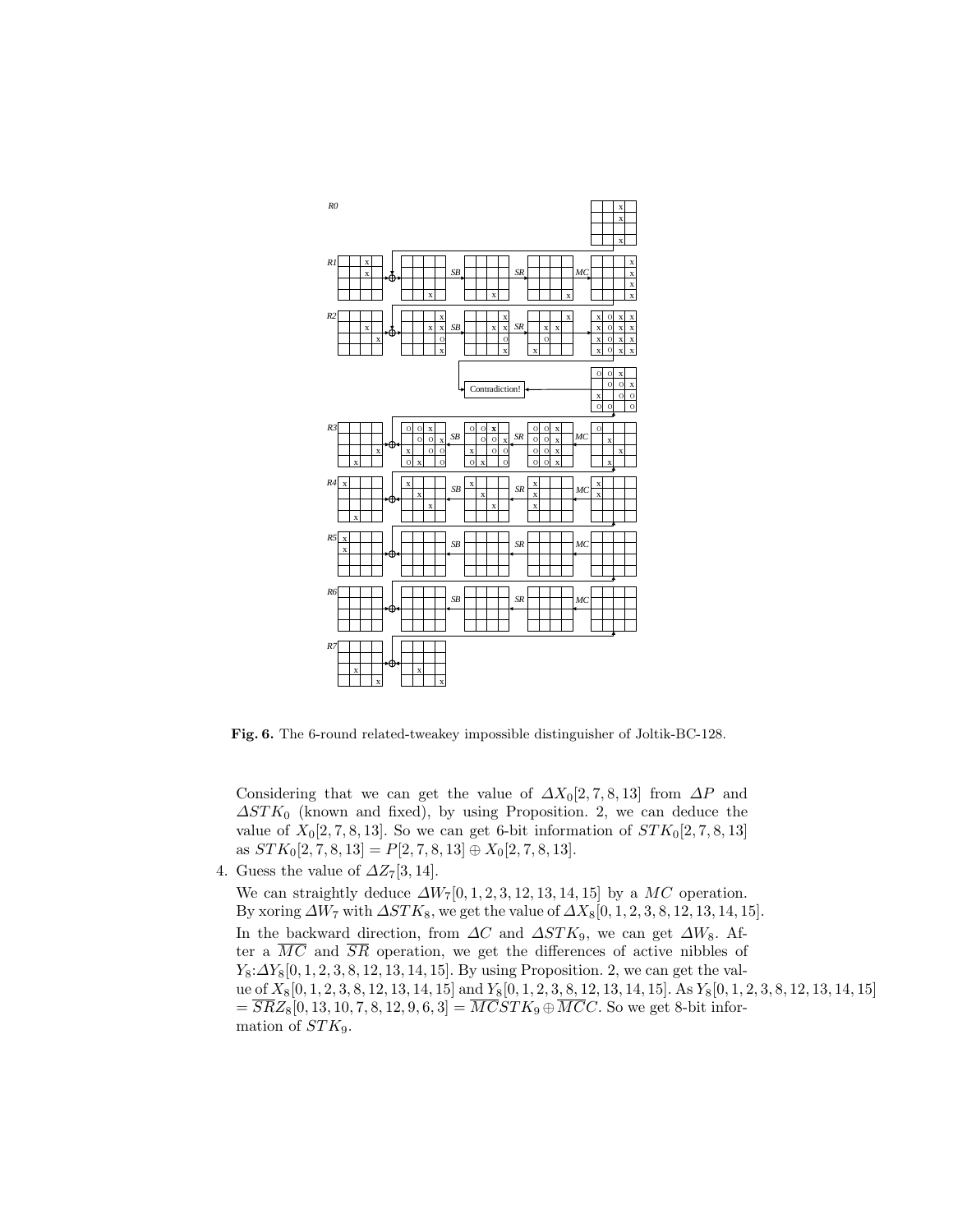

Fig. 7. The 9-round attack on Joltik-BC-128.

What's more, as  $\Delta X_7[6, 15] = \Delta STK_7[6, 15]$  and  $\Delta Y_7[6, 15] = \Delta Z_7[3, 14]$ , by using Proposition. 2, we can get the value of  $Y_7[6, 15]$  and  $Z_7[3, 14] =$  $Y_7[6, 15]$ . As  $Z_7[3, 14] = \overline{MC}(X_8)[3, 14] \oplus \overline{MC}(STK_8)[3, 14]$ . So we also get 8-bit information of

5. We can use as the above steps to filter the wrong key values and then exhaustively search the left key bits.

### Complexity Computation:

In total, the number of deduced key nibbles is  $4 + 2 + 9 = 15$ , i.e., 60 bits information of the tweakey. As we guess 2<sup>8</sup> values of  $\Delta Y_7[6, 15]$  and there are 2<sup>6</sup> possible values of  $\Delta W_0[8, 9, 10, 11]$ , each pair can eliminate  $2^{14}$  values of the 60bit guessed tweakey information. To balance the time complexity and the data complexity, we do not eliminate all wrong values of the 60-bit key information but only filter  $2^{-4}$  of it. So, to satisfy  $2^{60} \times (1 - 2^{14}/2^{60})^{2^{n+4}} \ll 2^{56}$ , we choose  $n = 44$ .

The data complexity is  $2^{44+16} = 2^{60}$  plaintexts. The time complexity of step 3 for encrypting the plaintexts is  $2 \cdot 2^{44+16} = 2^{61}$ . In step (3), the total number of guesses is  $2^{4+n+14} = 2^{62}$ , which is equivalent to  $2^{62} \cdot (3/16 + 2/16 + 9/16) \cdot 1/9 \cdot 2 \approx$  $2^{60.4}$  9-round encryptions. Thus the time complexity is approximately  $2^{61.7}$  9round encryptions.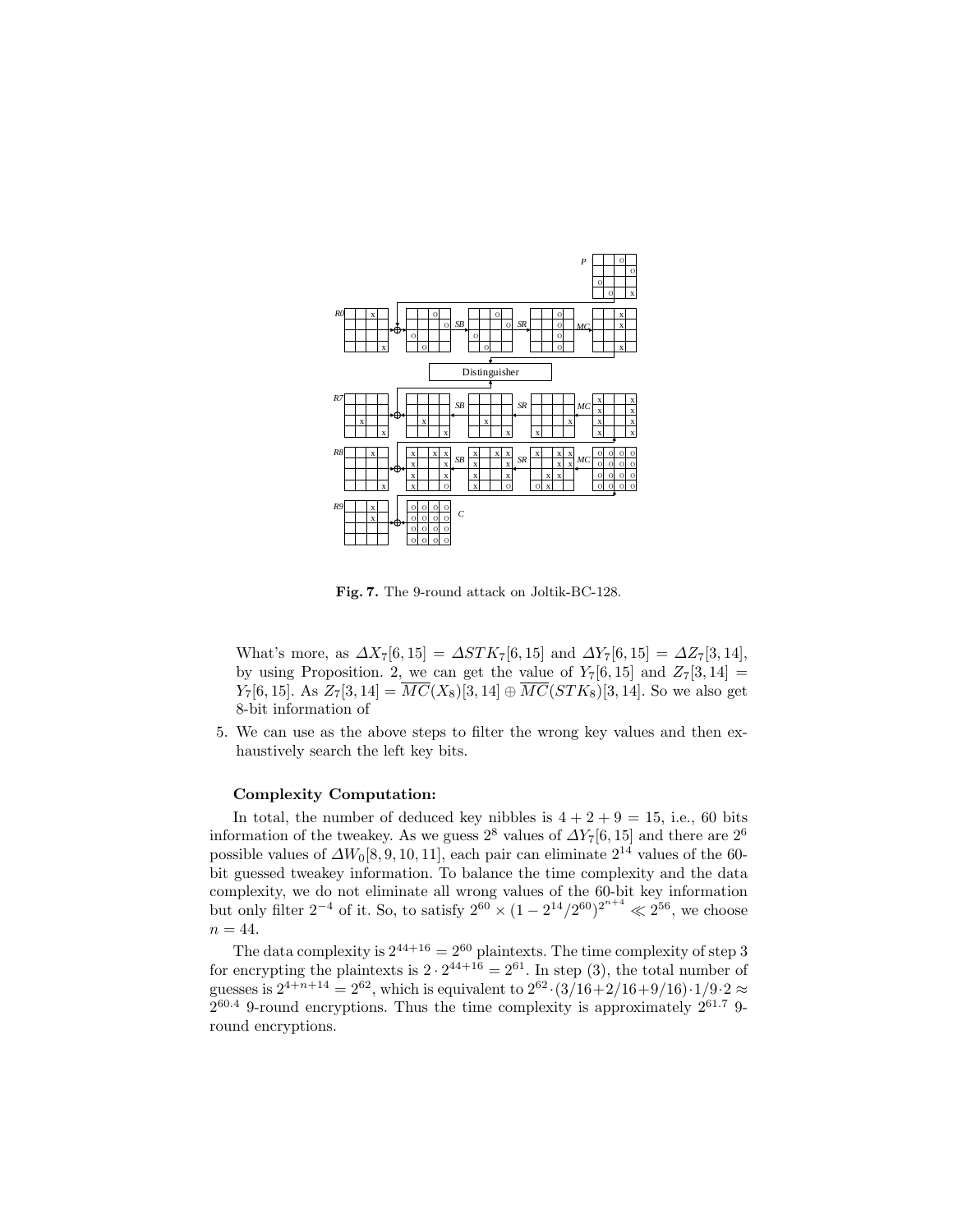# 4.5 The 10-round Key Recovery Attack



Fig. 8. The 6-round distinguisher for attacking 10-round Joltik-BC-128.

Distinguisher We also seek out another distinguisher and based on which we propose a 10-round key recovery attack. The distinguisher is depicted in Fig. 8.

The original single-key impossible differential used to derive the related-key one is from  $X_2$  to  $Z_4$ . It's a 2.5-round impossible differential and easy to verify.

By utilizing Proposition. 2 and extending rounds both on the top and the bottom of the single-key impossible differential, we get this 6-round related-tweakey impossible distinguisher. As it is very similar with the one in Sect. 4.3, we do not provide the detailed introduction. The only area of note is that once the MC operation in R4 is a  $3-to-2$  transformation, so is the MC operation in R0. This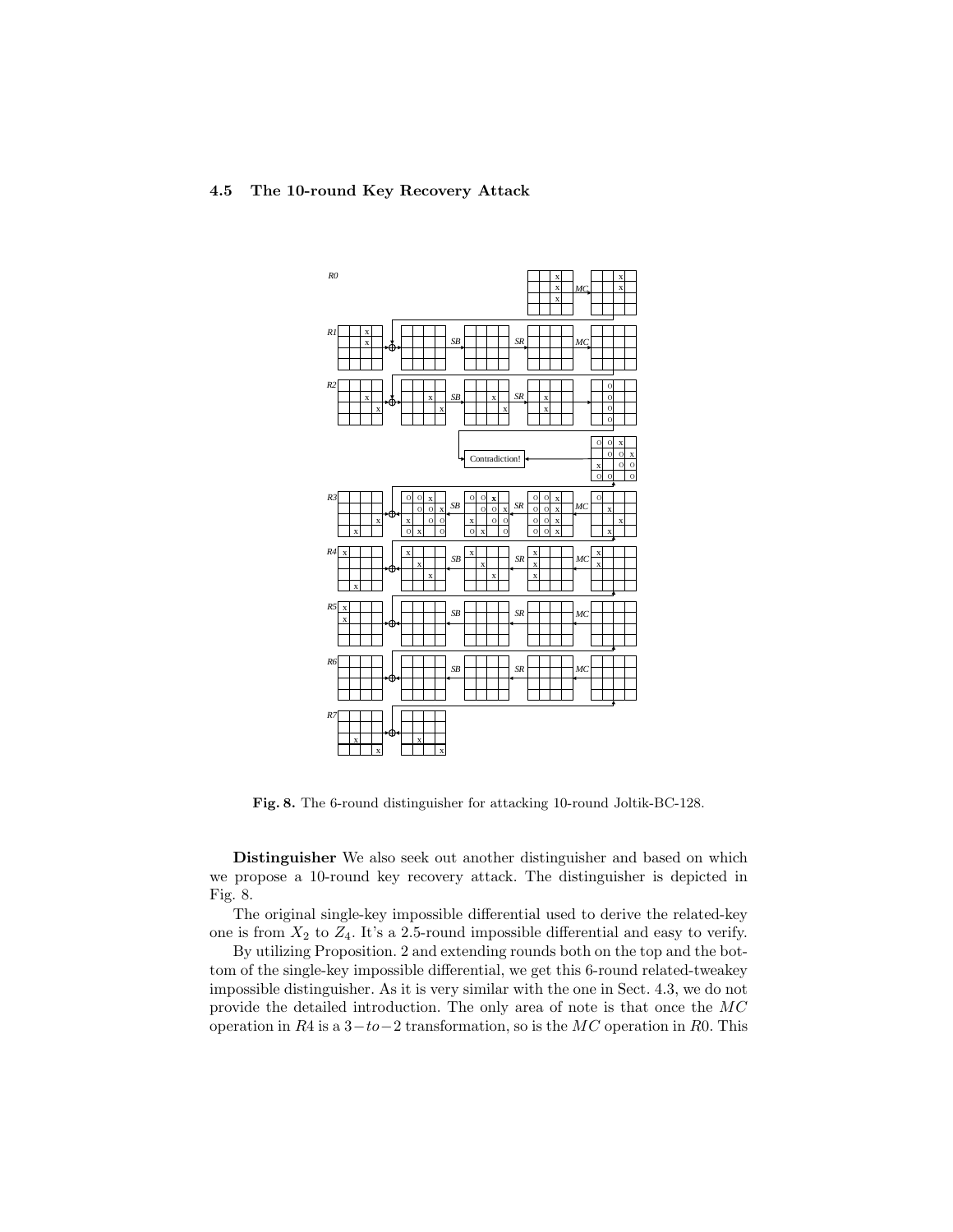is because that  $\Delta W_4[0, 1] = \Delta STK_5[0, 1]$  and  $\Delta W_0[0, 1] = \Delta STK_1[0, 1]$  and the correlation of  $\Delta STK_1$  and  $\Delta STK_5$ . So we include  $Z_0$  into the distinguisher. The full derivation process is given in 5.

Attack Process By adding two rounds both on the top and the bottom of the distinguisher in Fig. 8, we successfully mount a 10-round key recovery attack on Joltik-BC-128, shown in Fig. 9.



Fig. 9. The 10-round attack on Joltik-BC-128.

The attack process is as follows:

- 1. Construct  $2^n$  structures that each structure is made up of  $2^{48}$  plaintexts. In each structure,  $P[0, 1, 2, 5, 6, 7, 8, 10, 11, 12, 13, 15]$  are the 12 active nibbles.
- 2. Choose  $(KT, KT')$  that the tweakey difference satisfy the subtweakey difference trail. Encrypt the plaintexts under two tweakeys and choose the pairs that satisfy  $\overline{MC}(\Delta C \oplus \Delta STK_{10})[1, 2, 4, 5, 11, 14, 15] = 0.$ In total, we will get about  $2^{n+48\times2-4\times7} = 2^{n+68}$  pairs. For each of the remaining pairs, do the following steps:
- 3. Guess the value of  $\Delta W_0[2,8,13]$ . Since  $\Delta STK_1[8,15]$  is known, we get the value of  $\Delta X_1[2, 8, 13]$ . From  $\Delta W_1[8, 9]$ , after a  $\overline{MC}$  and  $\overline{SR}$  operation, we get the value of  $\Delta Y_1[2,8,13]$ . By using Proposition. 1, we can deduce the value of  $X_1[2, 8, 13]$ .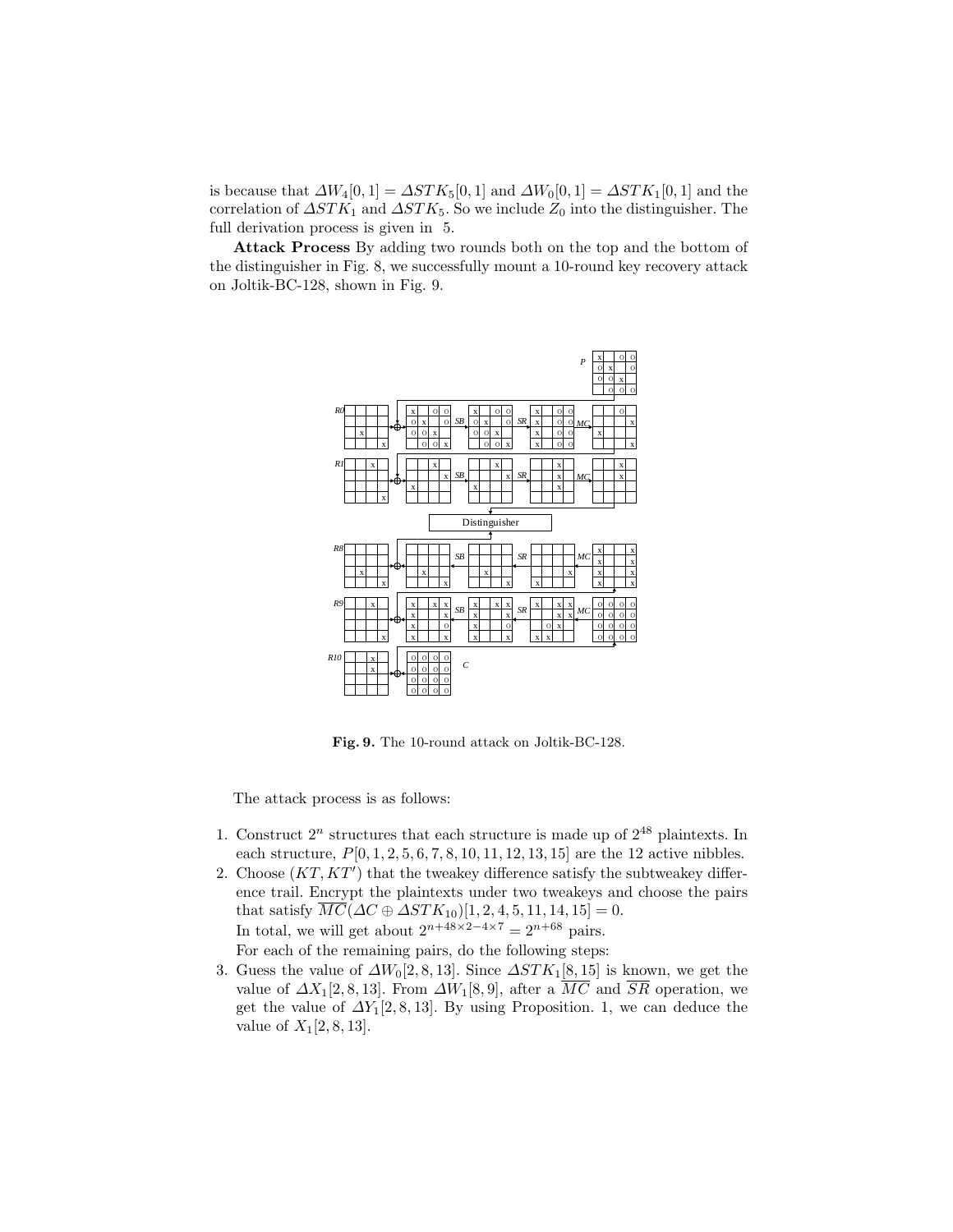What's more, the difference value of all 4 active nibbles of  $W_0$  is also known, by a  $MC$  and  $SR$  operation, we can know the value of  $\Delta Y_0[0, 1, 2, 5, 6, 7, 8, 10, 11, 12, 13, 15]$ . According to plaintext difference and  $\Delta STK_0[6, 15]$ , we can get the difference value of  $X_0[0, 1, 2, 5, 6, 7, 8, 10, 11, 12, 13, 15]$ . Using Proposition. 1, we get the value of  $X_0[0, 1, 2, 5, 6, 7, 8, 10, 11, 12, 13, 15]$  and  $Y_0[0, 1, 2, 5, 6, 7, 8, 10, 11, 12, 13, 15]$ . Since  $STK_0[0, 1, 2, 5, 6, 7, 8, 10, 11, 12, 13, 15] = X_0[0, 1, 2, 5, 6, 7, 8, 10, 11, 12, 13, 15] \oplus$  $Y_0[0, 1, 2, 5, 6, 7, 8, 10, 11, 12, 13, 15]$ , we can get 12-bit information of the 12 nibbles tweakey information.

From  $Y_0[0, 1, 2, 5, 6, 7, 8, 10, 11, 12, 13, 15]$ , we can deduce the value of  $W_0[2, 8, 13]$ , together with the value of  $X_1[2, 8, 13]$ , we can get the value of  $STK_1[2, 8, 13]$ .

- 4. To recover the  $2^8$ -bit of 11-nibble tweakey information of  $STK_9$  and  $STK_10$ , the guessing and deducing process is totally same with Step. 4 as the differential of R8 and R9 in Fig. 9 is same with the differential of R7 and R8 in Fig. 7.
- 5. Once there are pairs left, the guessing values are wrong. Eliminate all wrong tweakey values and exhaustively search the left key bits and recover the whole tweakey.

#### Complexity Computation:

In total, we can deduce  $12 + 3 + 9 + 2 = 26$  nibbles, 104 bits information of the tweakey. As we guess  $2^{20}$  values of  $(\Delta W_0[2, 8, 13], \Delta Y_8[14, 7])$ , each pair can eliminate 2<sup>20</sup> values of the 104-bit guessed tweakey information. Also, to balance the time and data complexity,  $2^{104} \times (1 - 2^{20}/2^{104})^{2^{68+n}} \ll 1$ , we choose  $n = 23$ .

The data complexity is  $2^{48+23} = 2^{71}$  plaintexts. The time complexity of step (1) for encrypting the plaintexts is  $2 \cdot 2^{48+23} = 2^{72}$ . The total number of guesses is  $2^{68+n+20} = 2^{111}$ , which is equivalent to  $2^{111} \cdot (12/16+3/16+2/16+9/16) \cdot 1/10 \cdot 2 \approx$  $2^{109.5}$  10-round encryptions. Thus the time complexity is approximately  $2^{109.5}$ 10-round encryptions.

# 5 Conclusion

We propose an algorithm that can derive longer related-tweakey/key impossible differentials from single-key ones. By utilizing the MILP technique, we convert this algorithm into three MILP models and propose an automatic tool for searching relate-tweakey/key impossible differentials.

The analysis results of QARMA-64 and Joltik-BC-128 give proofs of the validity of this tool. In fact, the results of these two block ciphers are both best results as far as we know. What's more, we can apply this method to more ciphers with similar key schedules, for example, SKINNY and Deoxys-BC.

We welcome other researcher using this method to analyze other ciphers and give improvements.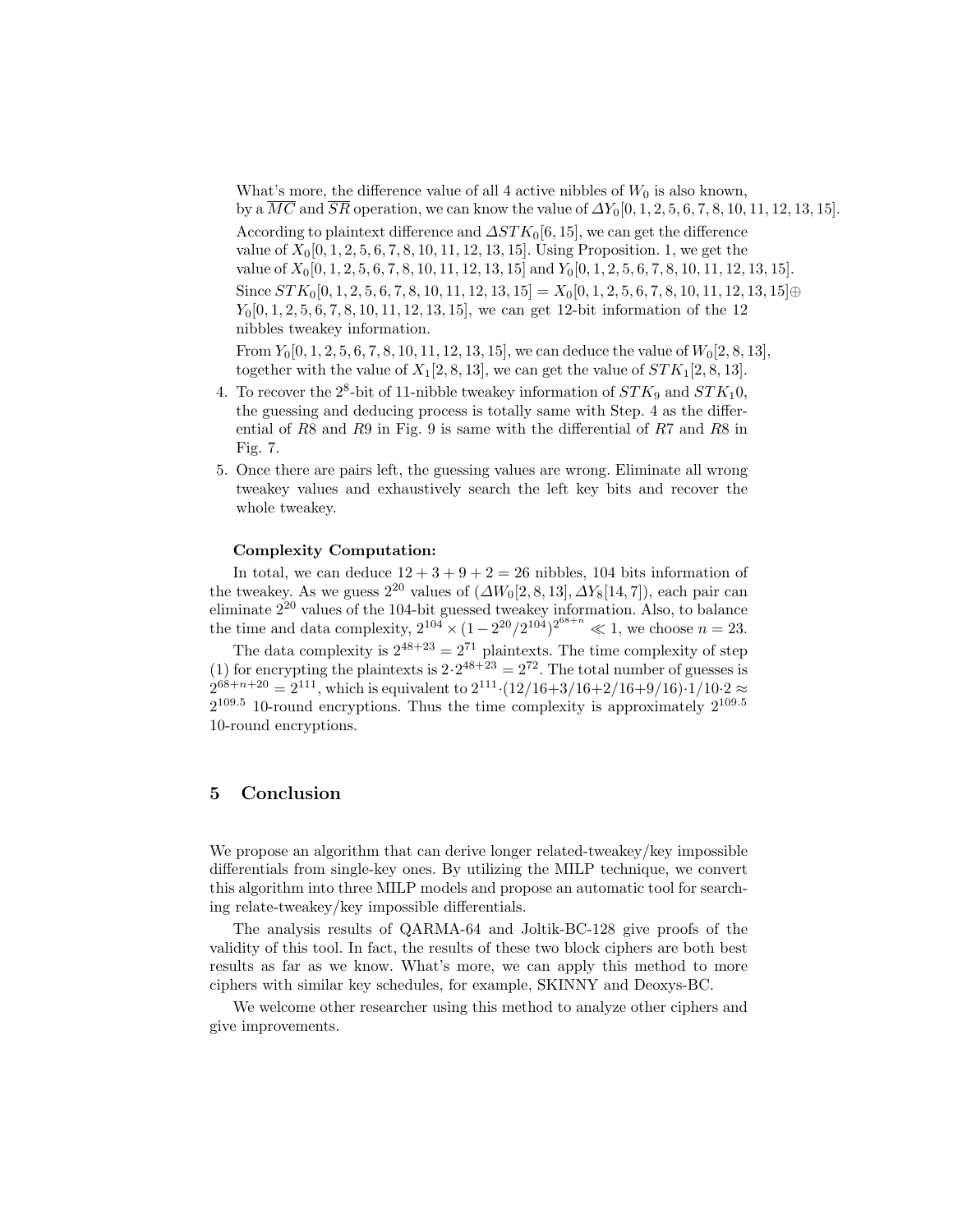# Appendix

Considering the tweakey schedule,

$$
TK_6^1[i] = TK_5^1[i] = TK_1^1[i],
$$
  
\n
$$
TK_6^2[i] = 32 \cdot TK_1^2[i],
$$
  
\n
$$
TK_5^2[i] = 16 \cdot TK_1^2[i].
$$

As we set the  $MC$  in  $R4$  a 3-to-2 transformation, then:

$$
13 \cdot \Delta W_4[0] \oplus 9 \cdot \Delta W_4[1] = 13 \cdot \Delta STK_5[0] \oplus 9 \cdot \Delta STK_4[1] = 0,
$$
  

$$
STK_5[0] = TK_5^1[0] \oplus TK_5^2[0],
$$
  

$$
STK_5[1] = TK_5^1[1] \oplus TK_5^2[1].
$$

 $STK_6$  is inactive in all 16 nibbles, so:

$$
\Delta T K_1^1[8] = 32 \cdot \Delta T K_1^2[8],
$$
  

$$
\Delta T K_1^1[9] = 32 \cdot \Delta T K_1^2[9].
$$

Combing all above equations, we get:

 $13 \cdot \Delta T K_1[8] \oplus 9 \cdot \Delta T K_2[9] = 0.$ 

Then, as  $\Delta W_0[8, 9] = \Delta STK_1[8, 9]$ , after a  $\overline{MC}$  operation, as shown in Fig. 8, the third column of  $Z_1$  will active only in the first three nibbles.

# References

- 1. Mouha, N., Wang, Q., Gu, D., Preneel, B.: Differential and linear cryptanalysis using mixed-integer linear programming. In: International Conference on Information Security and Cryptology, Springer (2011) 57–76
- 2. Sun, S., Hu, L., Wang, P., Qiao, K., Ma, X., Song, L.: Automatic security evaluation and (related-key) differential characteristic search: application to SIMON, PRESENT, LBlock, DES(L) and other bit-oriented block ciphers. In: International Conference on the Theory and Application of Cryptology and Information Security, Springer (2014) 158–178
- 3. http://www.sagemath.org/.
- 4. Xiang, Z., Zhang, W., Bao, Z., Lin, D.: Applying MILP method to searching integral distinguishers based on division property for 6 lightweight block ciphers. In: Advances in Cryptology - ASIACRYPT 2016 - 22nd International Conference on the Theory and Application of Cryptology and Information Security, Hanoi, Vietnam, December 4-8, 2016, Proceedings, Part I. (2016) 648–678
- 5. Sasaki, Y., Todo, Y.: New impossible differential search tool from design and cryptanalysis aspects - revealing structural properties of several ciphers. In: Advances in Cryptology - EUROCRYPT 2017 - 36th Annual International Conference on the Theory and Applications of Cryptographic Techniques, Paris, France, April 30 - May 4, 2017, Proceedings, Part III. (2017) 185–215